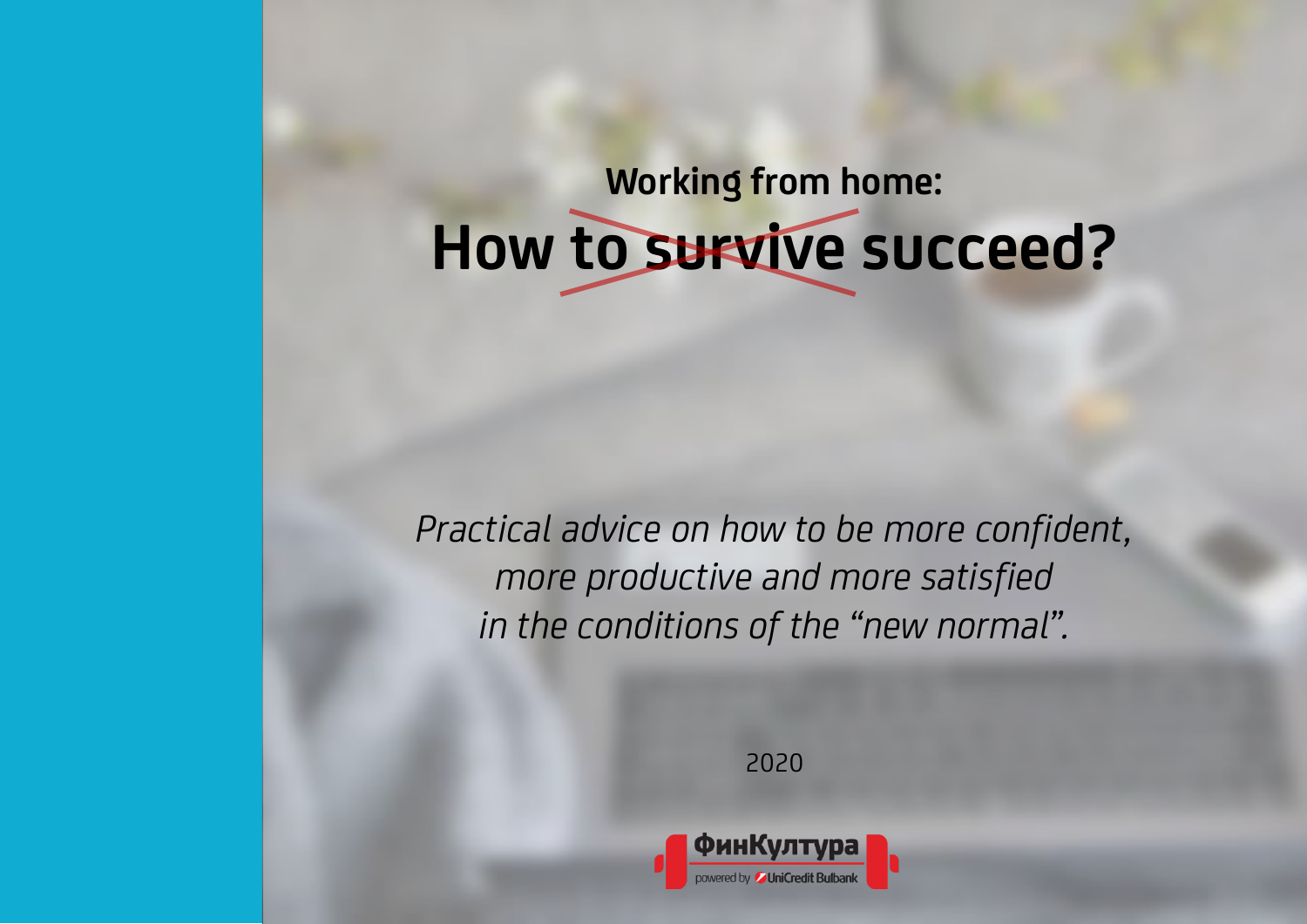## **Table of Contents**



Preface

How to be a useful team member – from home

Practical guidelines for managers of remote teams

"Work from Home – Life" Balance

Effective remote communication

Astronauts' advice on remote working

21 ways to achieve greater productivity – from home or in the office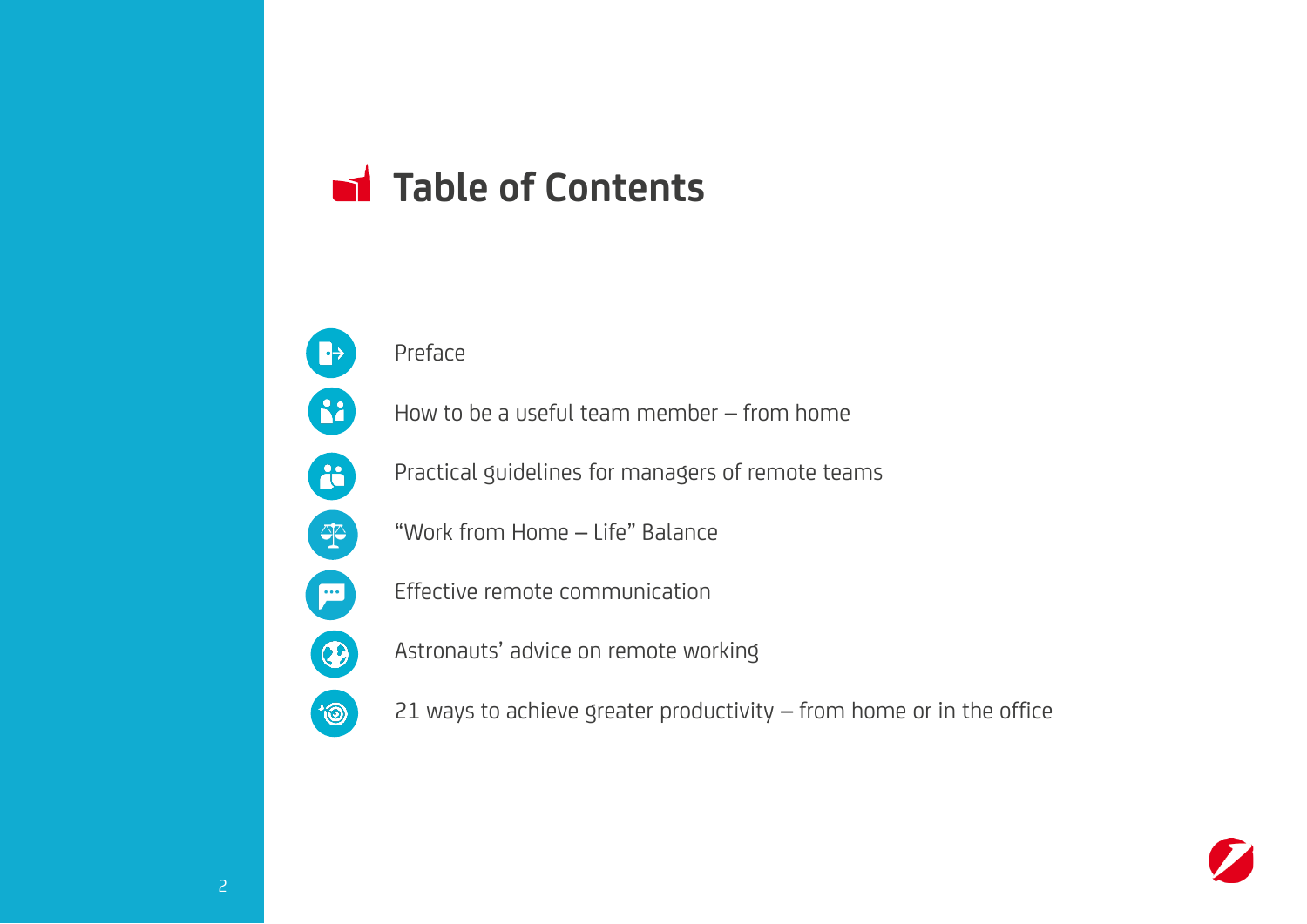**Preface**

- Over the last few months, we have been the main characters at times of unprecedented changes. The transformation has affected the way we live, work and communicate. For us, the people at UniCredit, and for a great number of our clients and partners, this meant **quickly adapting, including to the possibility to work from home.** This form of work is becoming increasingly accessible for more and more people.
- Work from home it sounds simple, easy and convenient. However, behind the convenience and safety, **moments of insecurity, loneliness and lack of clarity are lurking ...** It is important that you know that they all are natural human reactions. Why do they happen? Because we are not with the team every day, because we don't see the faces of our colleagues in our office, because in a remote environment we lose the most expressive means of impactful communication – face expressions, gestures, posture, tone ...
- This is the reason why we made this **book with practical advice for people in business**. The book would come in handy for anyone who occasionally or permanently works from home. It would be useful for those who are in the office and will collaborate with colleagues working from home. We have read dozens of studies and articles about the positive and also the negative effects of working from home. We have compressed as much as possible what is best in order to help you to be **more confident, productive and satisfied with the possibility to work from home.**
- **This book was written and edited from home.** It is a part of FinCulture an innovative educational project under the initiative of UniCredit Bulbank for Social Impact Banking. We believe that the more people get informed and learn constantly how to better manage their money and their business, the more entrepreneurial, successful and satisfied they will be. Physical culture is for good health. FinCulture – for healthy finances. **We hope that you will find it useful. Wishing you every success!**

in the office

Balance

Preface

working

Effective remote communication

Practical guidelines for managers of remote teams

How to be a useful team member – from home

"Work from Home – Life"

Astronauts' advice on remote

21 ways to achieve greater productivity – from home or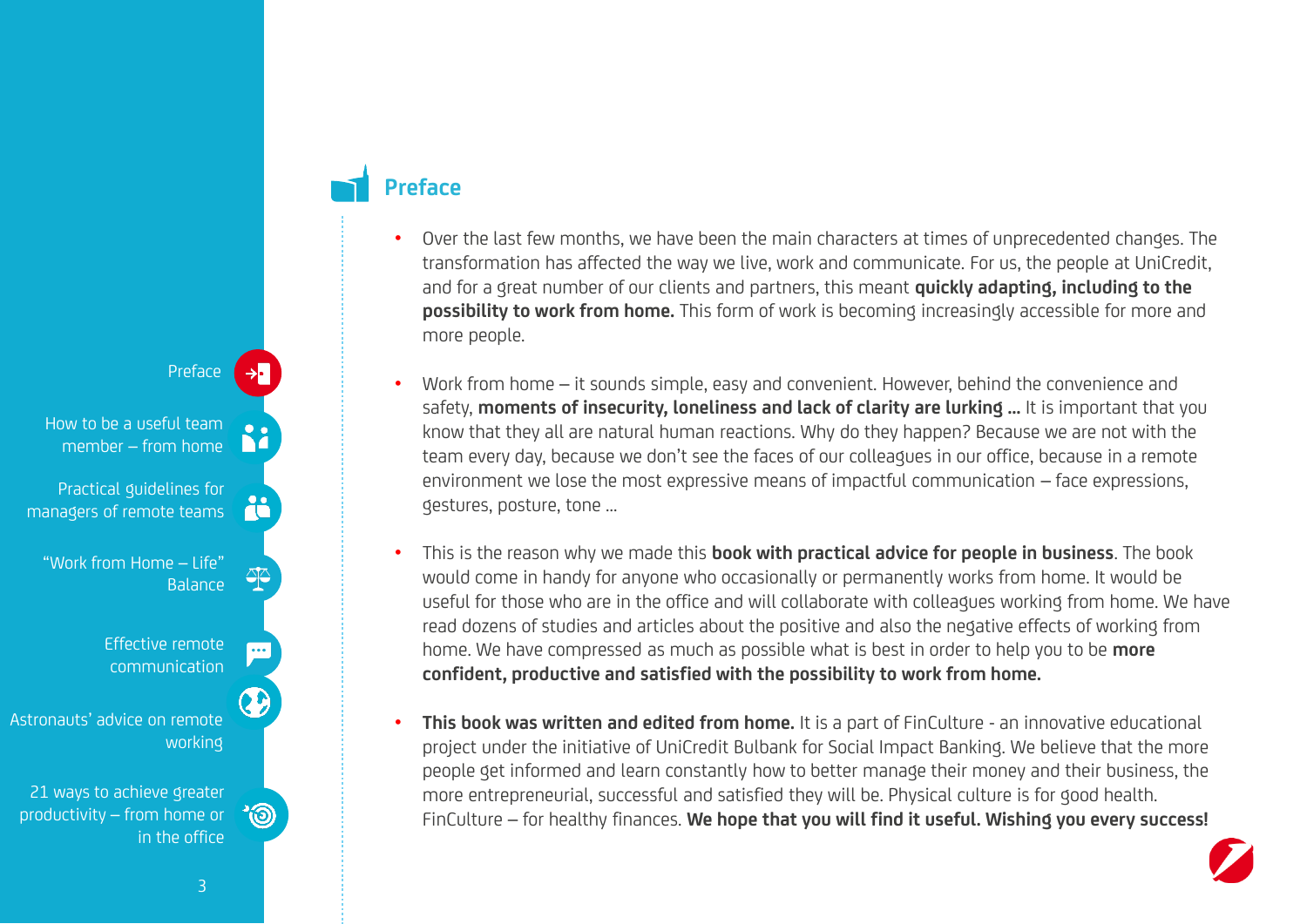

**How to be a useful team member – from home?**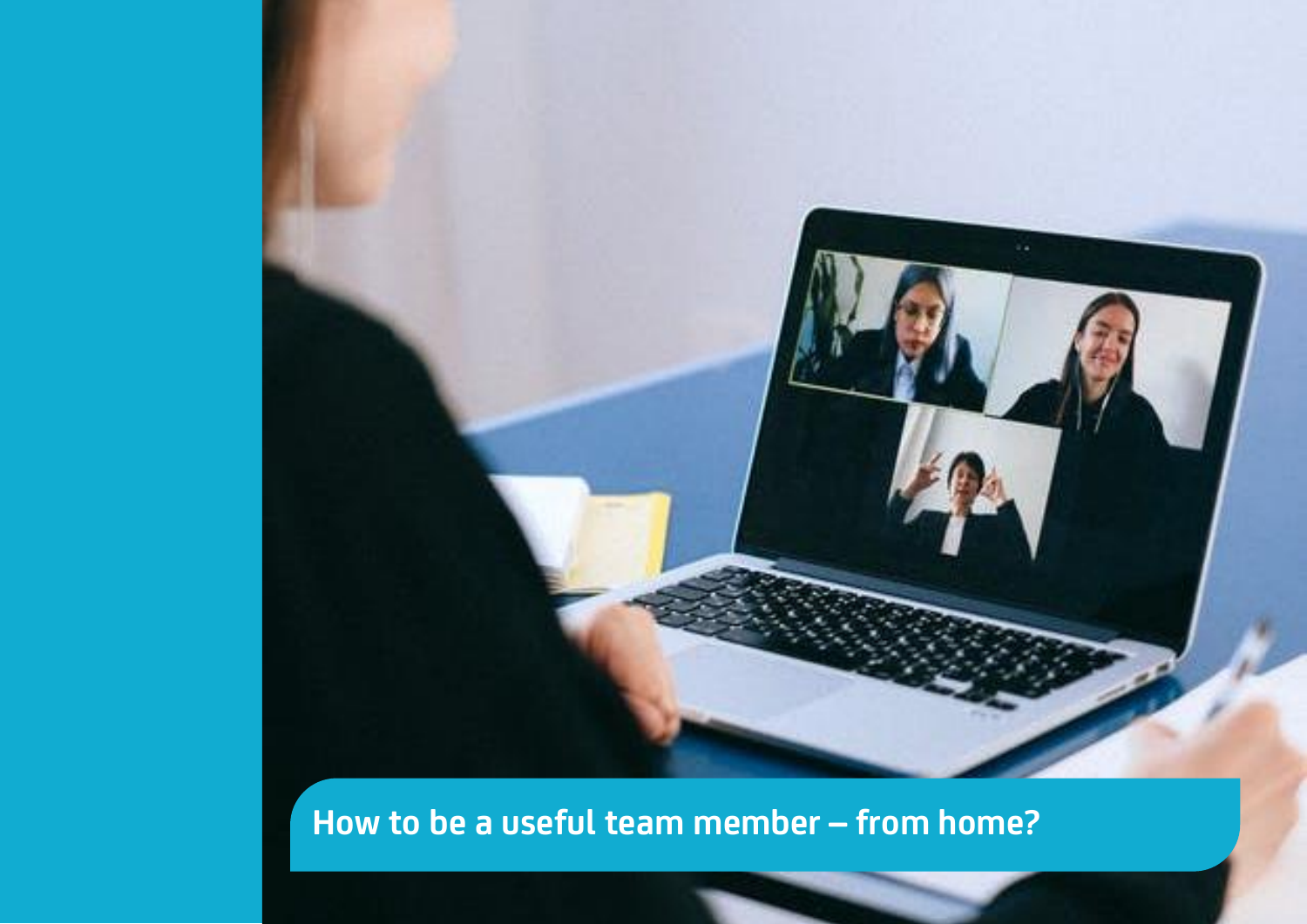## **How to be a useful team member – from home**

#### **Ask, ask, ask**

• Do not make assumptions, but just ask – what is most important at the moment, what exactly is expected from me, have I correctly understood the task ... When we communicate without being physically next to each other, every word could be misunderstood. The only and the most simple way to get proper understanding – with our colleagues, clients, with our manager – is by asking.

#### **Show the best of you**

• Nothing gets better noticed than people who do their best in times of crisis. Proactive and entrepreneurial people who try new things, offer help and demonstrate results are a desirable asset for any company.

#### **Be approachable**

• Managers as well as team members should be available throughout the day within the working hours. If at a certain time you need to focus without being interrupted – share that with your colleagues and they will make sure you have that peace. If your working schedule allows you to take a break between 14:00 h. and 15:00 h. for your afternoon jogging, you should reconcile it first with your manager and your colleagues. Then you can enjoy your exercise and return refreshed "in the office" after that.

#### **A feeling of urgency**

• Our customers expect from us fast service, quality and convenience. This suggests that we should respond as quickly as possible and without delays – replies, calls, meetings. A timely "No" is 100 times better than a late "Yes".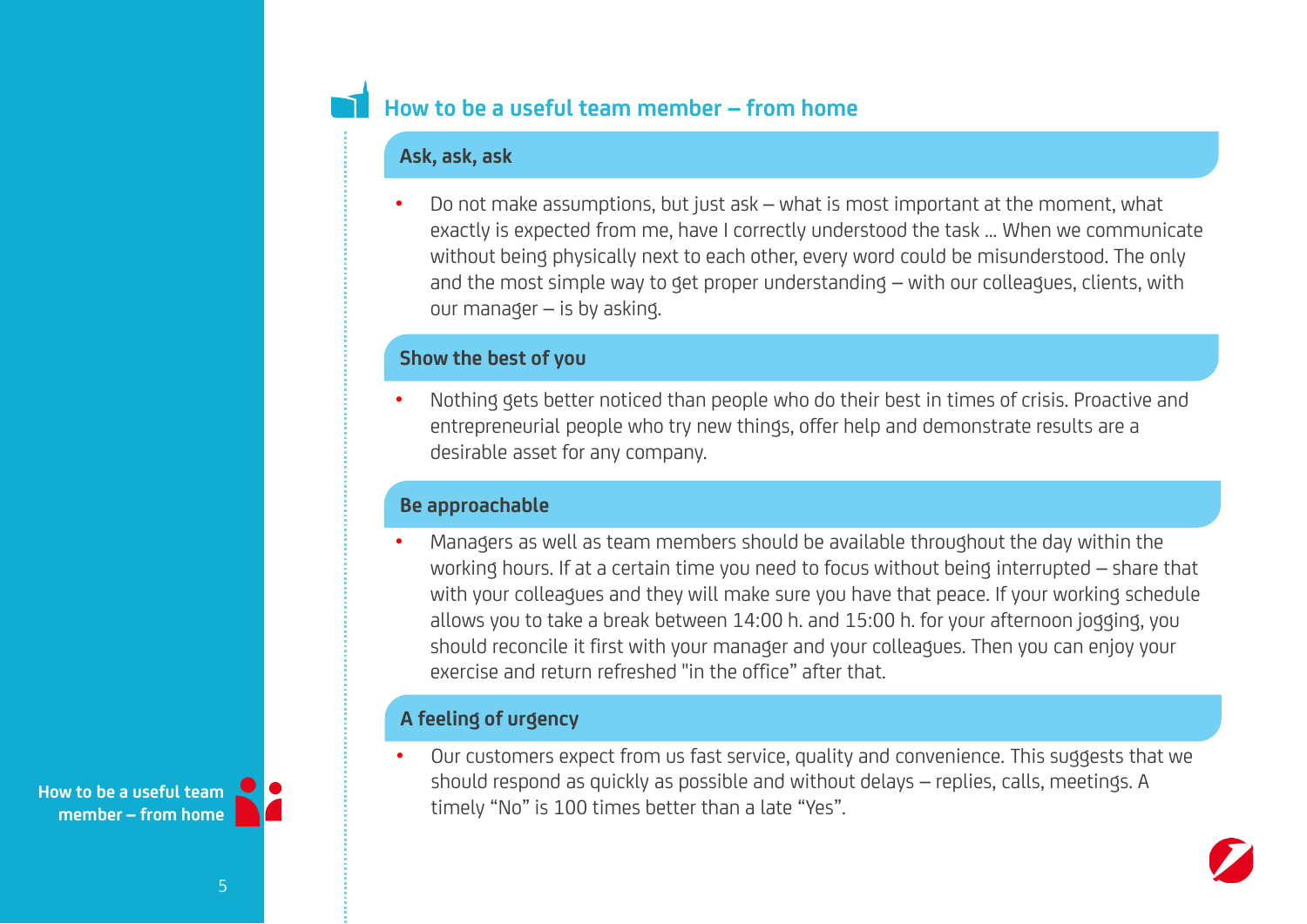## **How to be a useful team member – from home**

#### **You want to change the world? Make your bed in the morning**

• "*If you wanna change the world, start off by making your bed. If you make your bed every morning, you will have accomplished the first task of the day. It will give you a small sense of pride and will encourage you to do another task and another, and another. And by the end of the day, that one task completed will have turned into a main task completed. Making your bed will also reinforce the fact that the little things in life matter. If you can't do the little things right, you will never be able to do the big things right. And if by chance you have a miserable day, you will come home to a bed that is made. That you made. And a made bed gives you encouragement that tomorrow will be better*.", Admiral William H. McRaven during a speech, which has been watched and shared a million times, from the graduation ceremony of the students at the University of Texas, Austin.

#### **Wear office clothes**

• The saying goes that you are first judged by the clothes you are wearing. You should not necessarily be wearing your most official suit, but a neat office outfit and not your lounging clothes will prepare you to focus on your work and will help you during online meetings to make a more professional impression about yourself.

#### **Be aware of your tasks for the day**

Write down your tasks for the day from the evening before. If you don't know what those are, go back to the first tip and ask, ask, ask!

#### **Plan your breaks**

When you work from home, you could get carried away and forget to take a break or have lunch. In the office, it is much more simple – there will always be someone to ask you to get a coffee. It is important to note that after every 45 minutes of focused working, we 6 should get some movement.

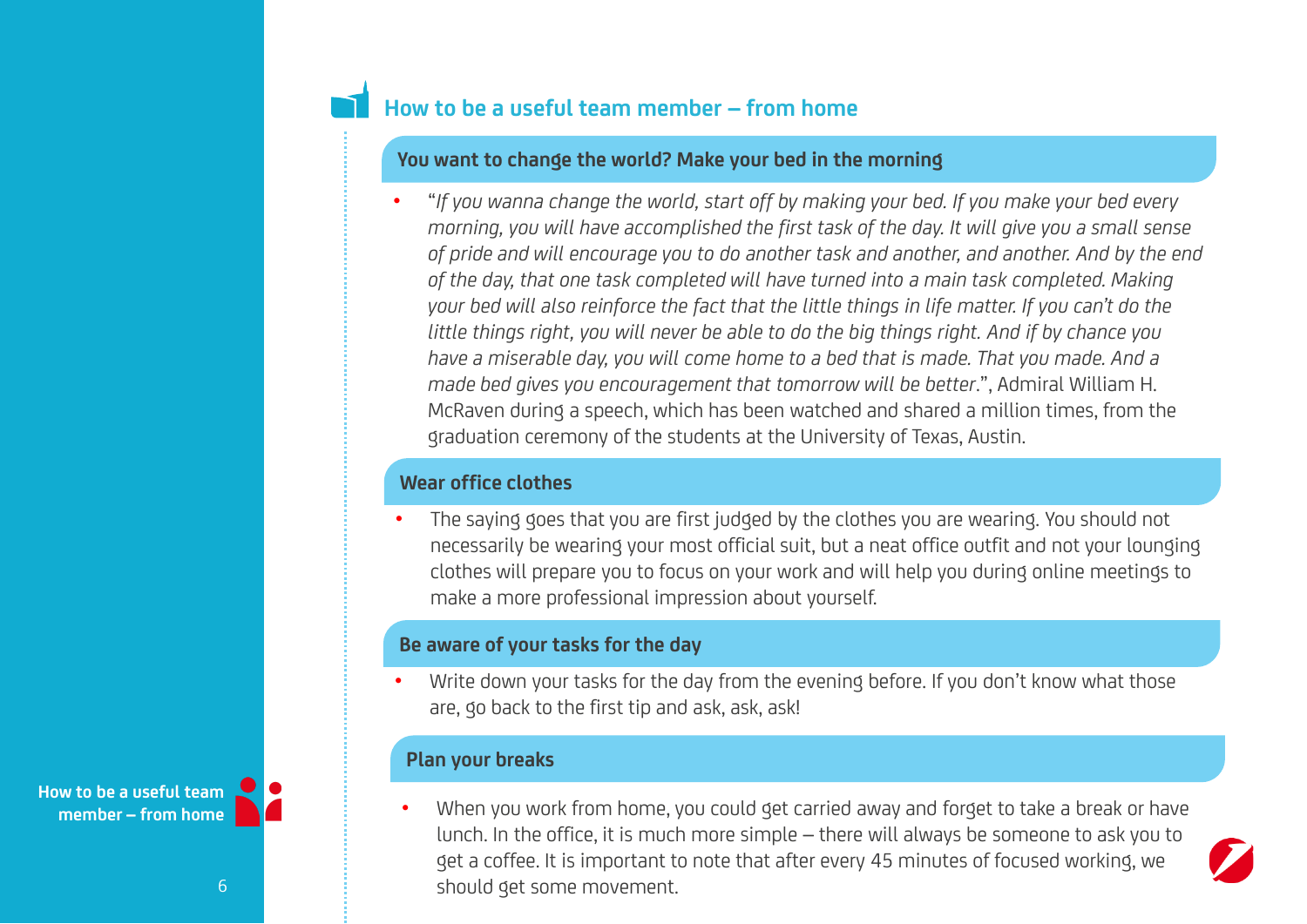**Practical guidelines for managers: How to lead remote teams effectively?**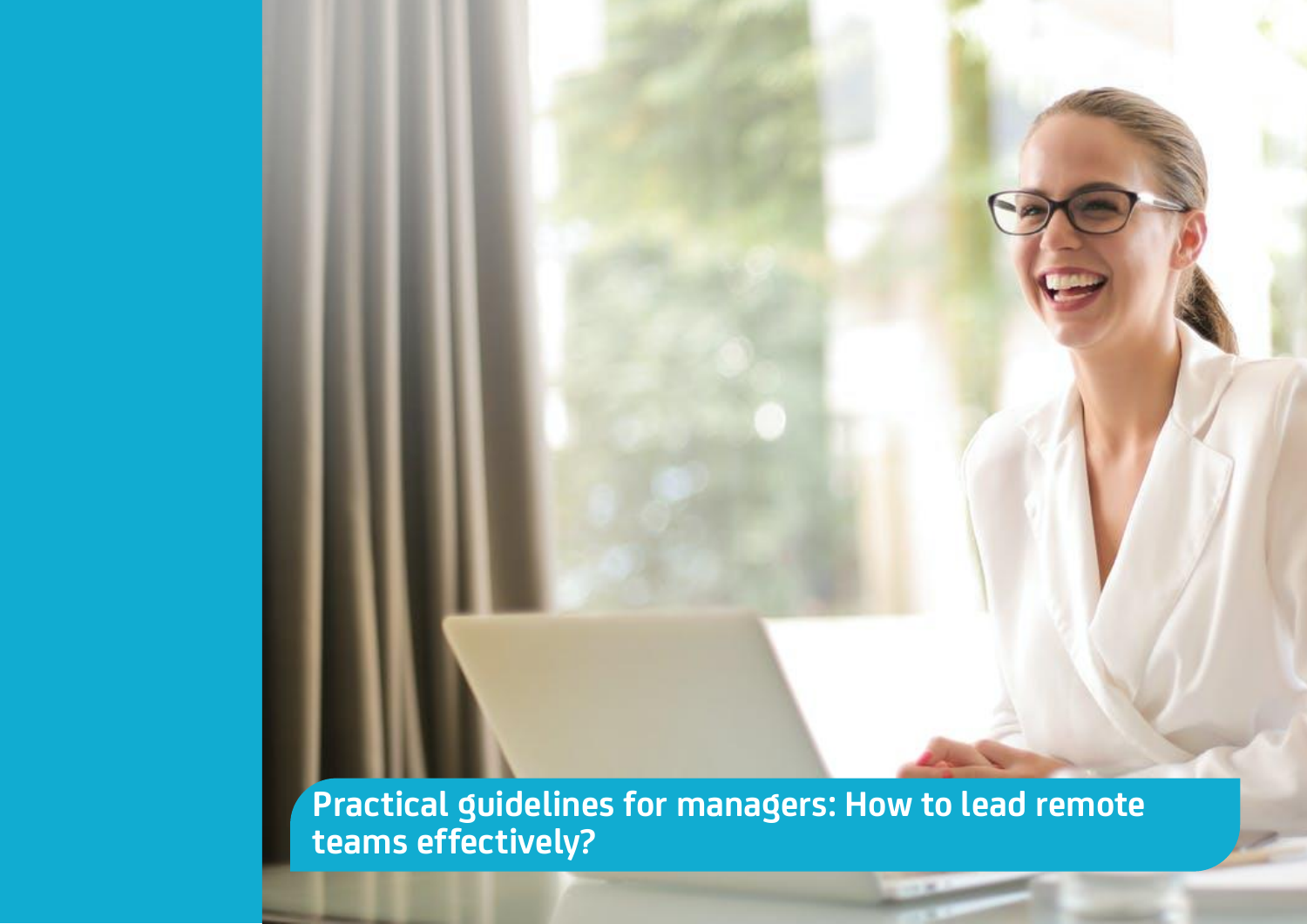## **How to lead effectively remote teams?**

#### **Prepare to spend more time individually with your people**

• If until this moment, you and your team have understood each other without words, remote management does not allow for it. Every person who manages a team or a project needs to spend more time to talk with people, explain and motivate. Be open to frequent individual meetings.

#### **Overcommunicate**

• You should discuss with your team what would be the channels for communication and the hours when you can use them. Skype, telephone, email, online meetings, WhatsApp groups and so on – there are numerous options, but do not suppose that everyone is aware of them by presumption and can use them. At least twice a week, gather your team online – even for a short meeting.

#### **Drastic transparency**

• Increase drastically the transparency in your team – who is doing what, who is responsible for what, who will do what, who will be helping whom. Once a week, share this plan with the team and keep updating it.

#### **Say "Well done!" and "Thank You!" more often**

• When a person is working remotely, it is more difficult to get feedback for his/her work. Instead of assuming that the person "knows", the manager should actively be giving feedback. In the book of Ken Blanchard "One Minute Manager", we find this valuable piece of advice: *"Catch" your people when they have done something right and praise them, instead of catching them when they have done something wrong to shame them.* The rule of thumb is: Praising should happen in front of everyone and negative feedback – in private.



**How to lead remote teams effectively?**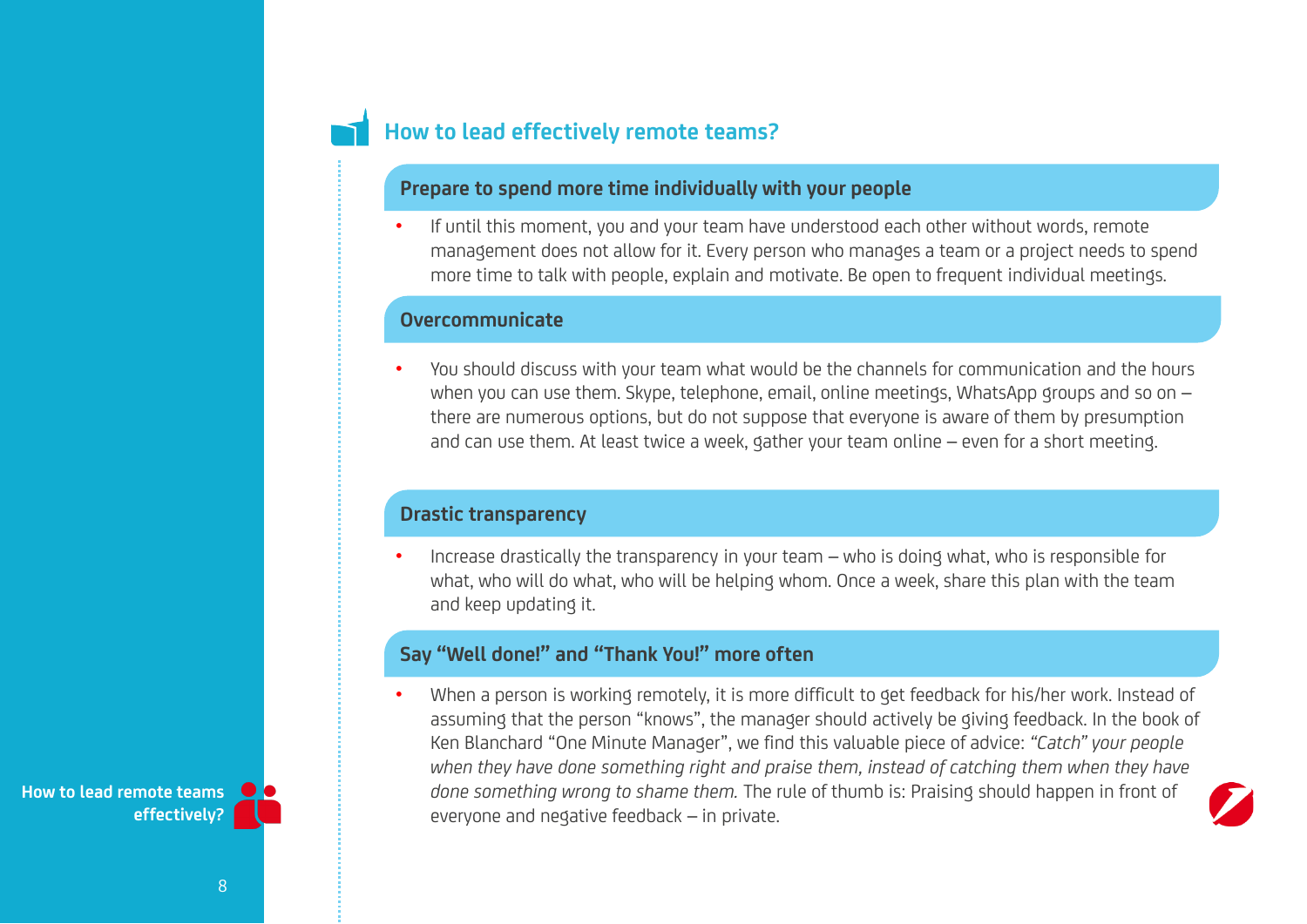#### **How to lead remote teams effectively?**

#### **Celebrate together**

• Victories, awards, deals, birthdays ...

**Manage with care, but do not micromanage** Celebrate together, even remotely. It will not be the same, but you will not have missed out to celebrate your success. Hybrid celebrations with some of the colleagues in the office and the rest of them at home are a good option for not missing any occasions.

• It is the manager's duty to know what the team members are working on in order to contribute to the common goals, but he/she should not monitor every step they make. An exception can be made only in situations where the help of the manager is needed due to a lack of experience or for some other relevant reason.

#### **Create a feeling of urgency, but not panic**

• Nowadays, changes happen a dozen times faster than 15-20 years ago. Customer expectations for fast service and quality are also on the rise. Now the competition is not only from other banks, but also technological enterprises, fintech start-ups, telecommunication companies, etc. This requires from us to be fast, not to delay giving a reply, making decisions, giving feedback. If something can be done within 2 minutes, it has to be done and then move on. How to be faster and more efficient? You can find out more in the chapter on the ways for increasing productivity

**How to lead remote teams effectively?**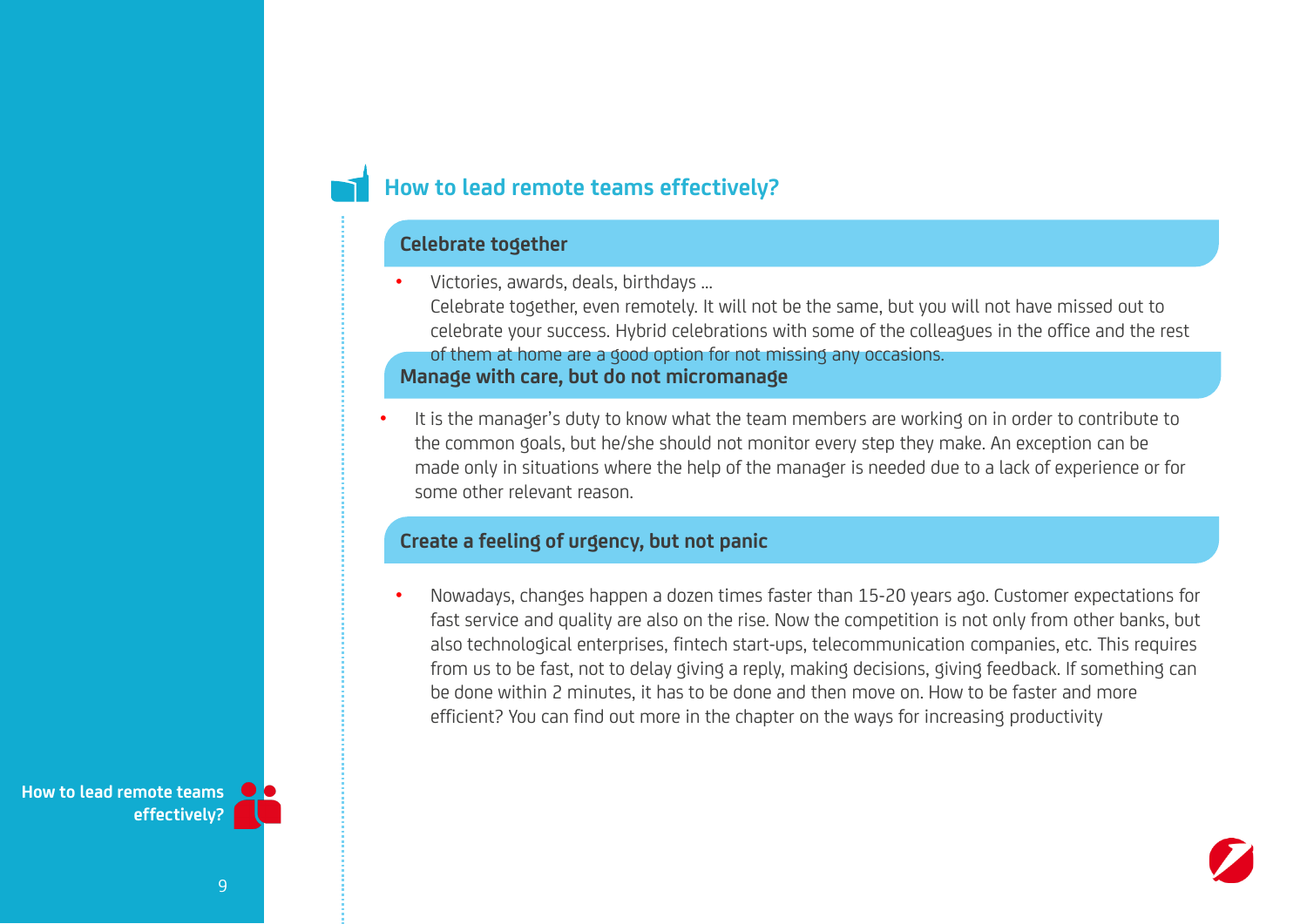### **How to lead remote teams effectively?**

#### **Communicate, communicate, communicate**

• Even in the best teams, when working remotely, misunderstandings could arise quickly. One word – written in an email or mentioned briefly at an online meeting - can be interpreted in different ways. The solution is – communicate as much as you can, ask, explain. Do not make assumptions, but make things clear immediately.

#### **Be approachable**

• Give a clear sign to your team – when and by using what channels they can try to reach you. Again, the rule is – do not suppose that everyone knows. In a situation of remote teams, it is important that things are said explicitly, and sometimes even several times.

#### **Think a few steps ahead**

• Teams have dozens of operational tasks. Managers – too. But it is the duty of the managers to spend time for strategic planning and share the plans with the team so that everyone could pursue one direction and concentrate on the things that matter.

**How to lead remote teams effectively?**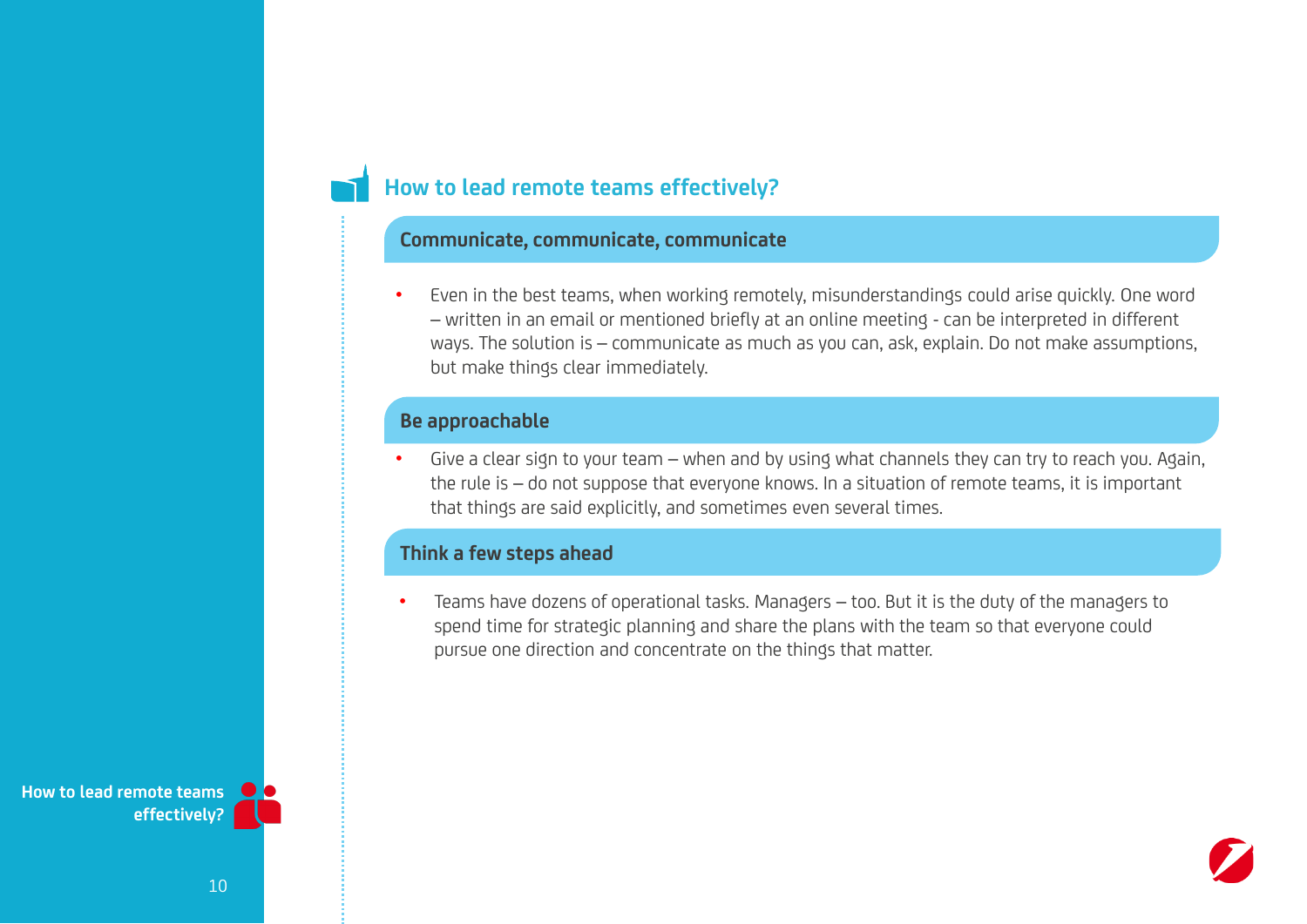# **Six easy ways to achieve a "work from home – life" balance**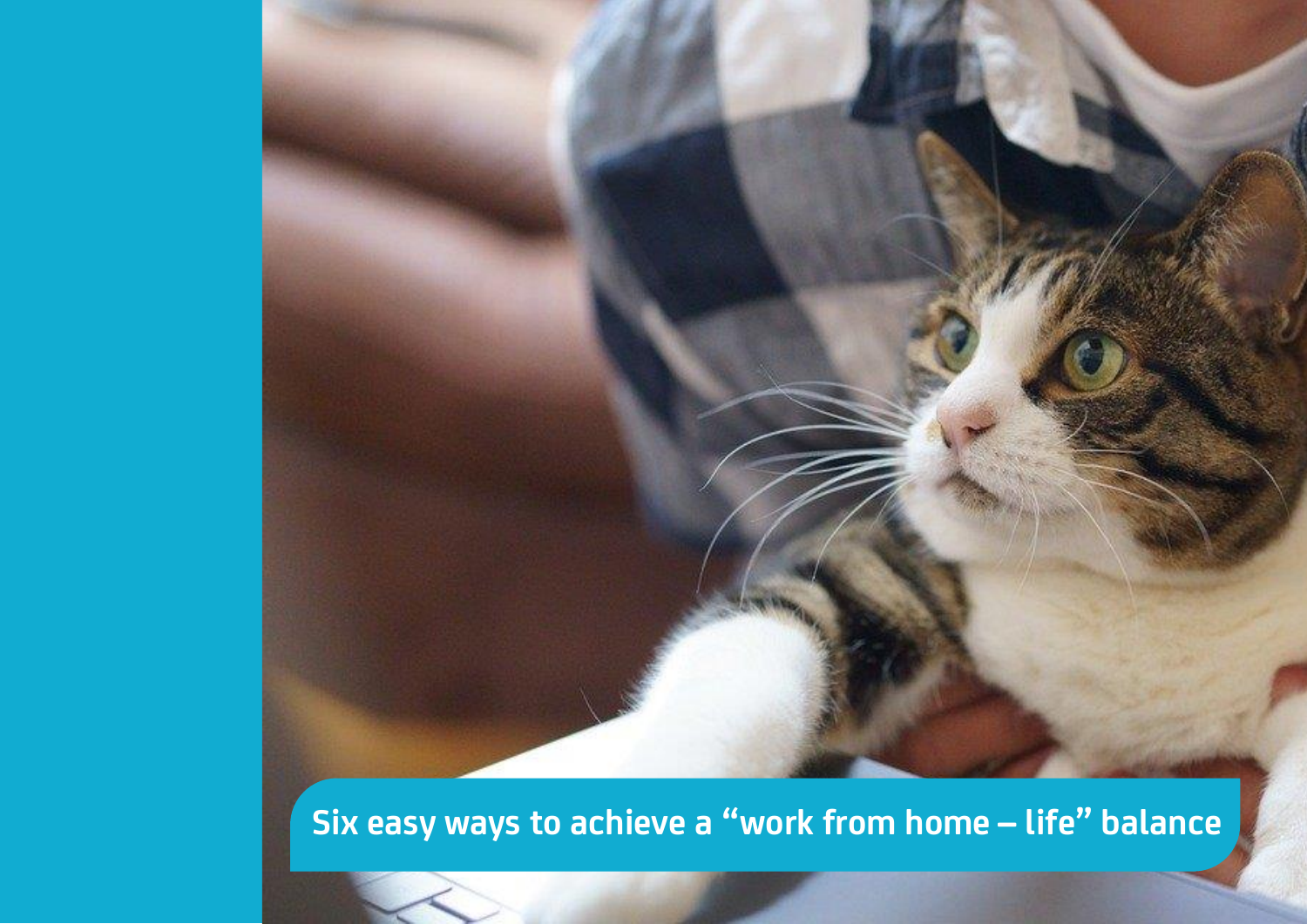## **Six easy ways to achieve a "work from home – life" balance**

#### **Create your own workspace**

• Even if it is small, even if only a corner, but preferably in a separate room – you should have in your home a designated workplace. This should not be the place where you eat, read or do some other activity in your free time. While it is true that not everyone can have an office room, this small workspace is important for drawing a psychological and also a physical line between your work and private life.

#### **Dress in office style clothes at the start of the day and change into your lounging clothes at its end**

- It is true that at home we can be more relaxed about what we wear. However, surveys show that people who put on office clothes at the start of the day and change at its end, when they are at home, manage to concentrate better and are more productive.
- Mark the end of your day at work by taking off your office clothes and putting on your lounging clothes.
- Putting on office clothes is an important signal for you and at the same time it can be a useful signal to the people around you that you are "at work" and have not finished with your tasks for the day.

#### **Plan a lunch break**

• No matter how busy you are, plan a lunch break – avoid eating at your desk. If possible, go to another room or have a walk. Either in the office, or at home – breaks are an important part of the process of switching over for high efficiency. In the long run, regularly missing out your lunch and breaks is counterproductive for your health and work.



작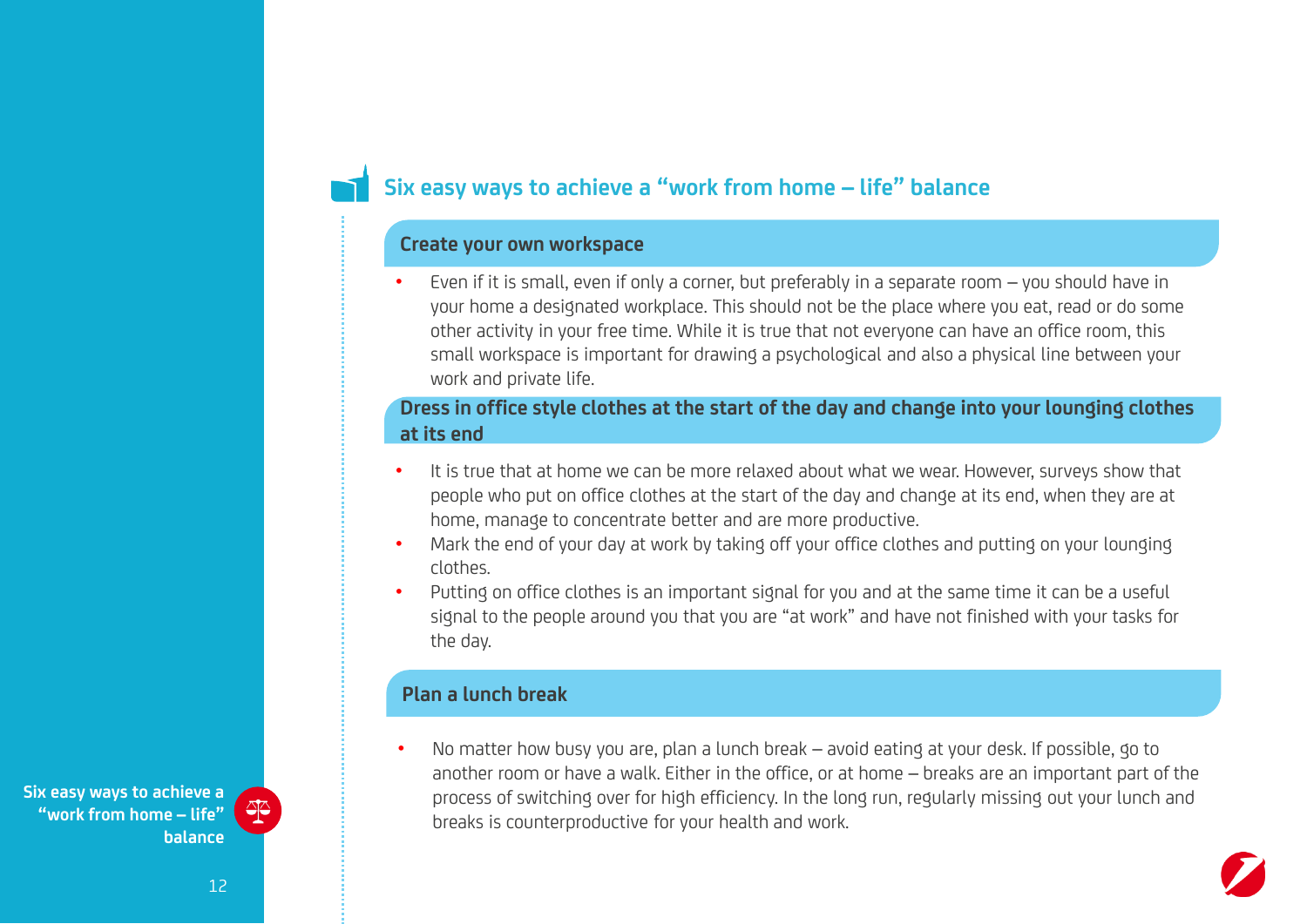## **Six easy ways to achieve a "work from home – life" balance**

#### **Give a clear sign to your colleagues when you are "at work" – and stick to the schedule**

The usual working time could be somewhat more flexible when we work from home. However, it is important to share with your colleagues and your manager the hours when you are available and to stick to the schedule that you have agreed on with your employer. Normally, the same working hours apply for working from home compared with office work. It is in our advantage that we save time as there is no need to go to the office and back.

#### **Make your own plan for something to do after work**

In order to better distinguish the line between your work and private life, nothing works better than a planned personal appointment after work – meeting with friends, time for a walk, going to the hairdresser's, etc. If you go out – this literally means that you "leave work" and switching off is much easier.

#### **Create a new routine for "going" and "coming back" from work**

• Work-life balance happens naturally when you work in the office, because those two aspects are separated from a physical and time perspective. Every morning and evening when we travel to and from the office, we subconsciously build a barrier between our work and free time and switch over to the one or the other. When our office is at home, this disappears. Here is why it is a good idea to think about new routines and give ourselves enough time to switch on/off. Putting on office clothes is one way to do it. Organizing your work desk each morning or preparing a coffee for work are yet other ways, and so on.



쪽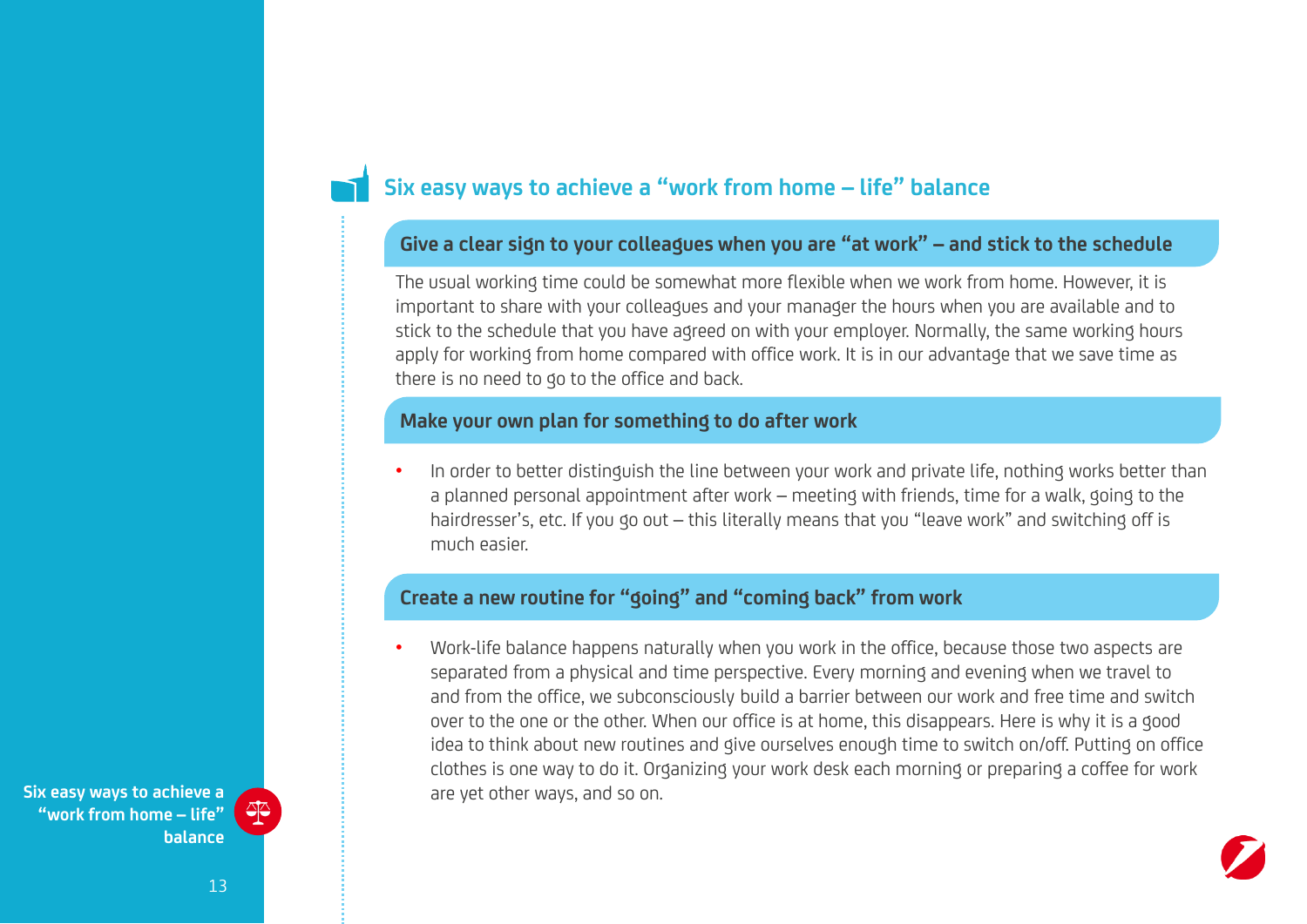

**Effective remote communication and how to make a good impression in online meetings**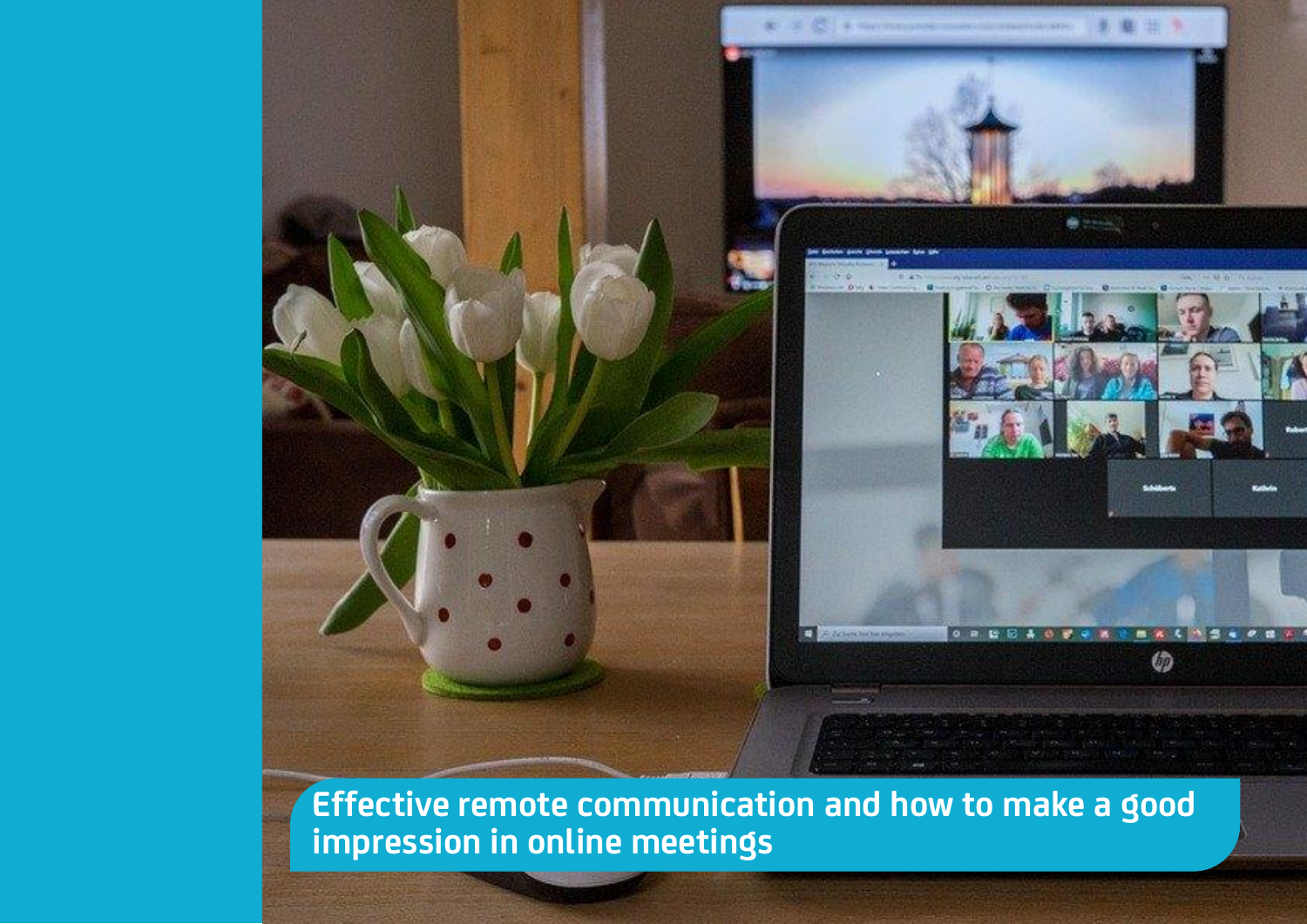#### **Make every minute count in virtual conversations**

- Be specific, sincere and clear
- Be pragmatic

#### **Keep your communication frequent**

- Fix recurrent slots for team meetings every week if you are a team manager or managing a project.
- Find the most effective communication channel, balancing emails and texts with verbal dialogues (e.g., calls and video-calls).

#### **Be respectful**

• When managing conflicts or one-to-one communication with a colleague, be discrete and deal with escalations by copying just the relevant addressees.

#### **Put more effort so that you are understood correctly**

• If you want to be heard and understood correctly, in a virtual meeting you might have to put more effort to express your opinion and present your ideas in the most clear way for your listeners. What do the people opposite you already know about the topic - do you share too much or too little information with them? Do you use unclear terms? Are you prepared for some resistance from the audience? Do you ask for feedback? In face-to-face communication, we can "read" the answers to those questions on the faces, in the voice, and gestures of our interlocutors. In a virtual meeting, this is more difficult. That's why again – preparing for the meeting is important and you should "ask, ask, ask".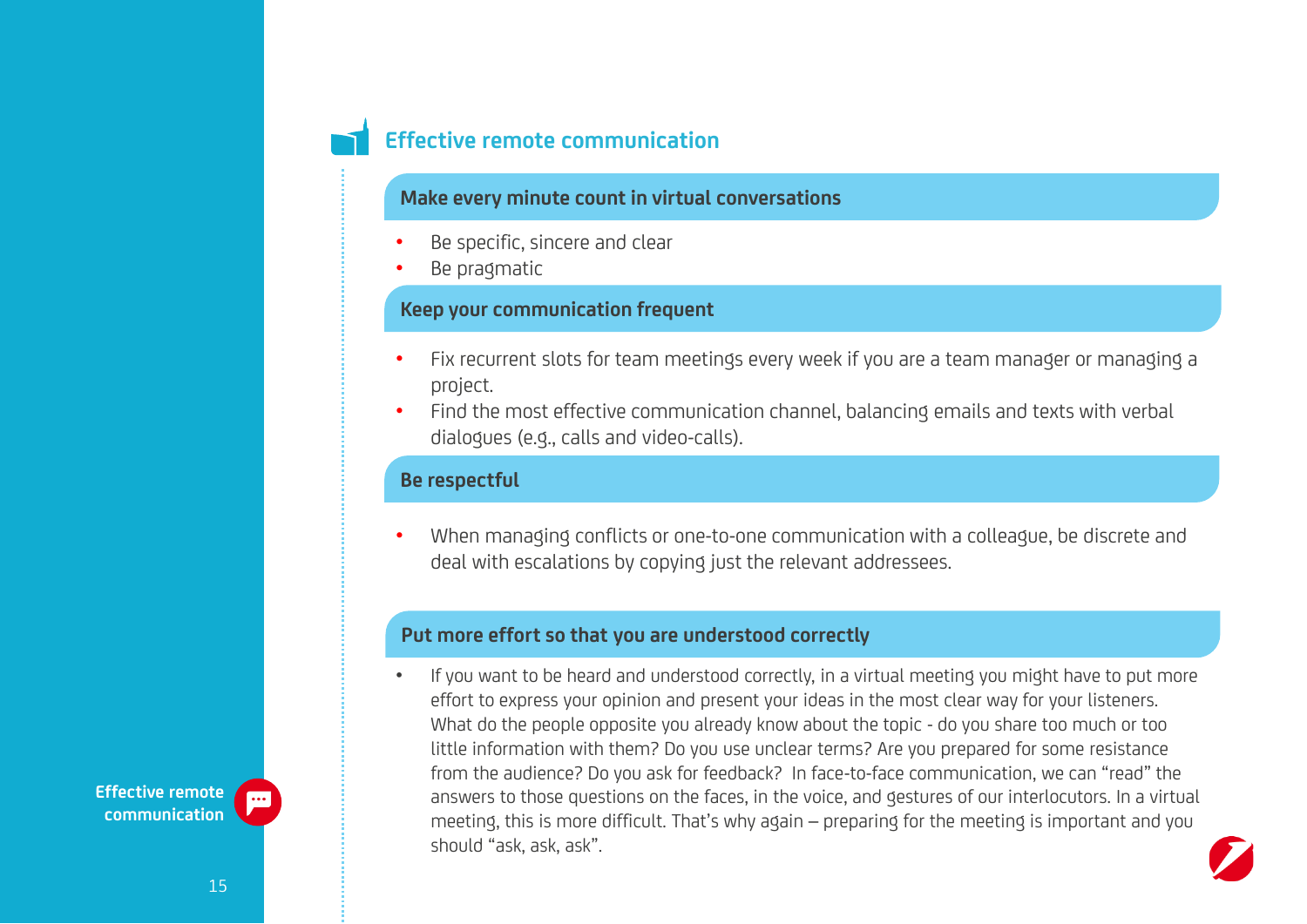#### **Make the most of your virtual meetings**

#### **Before the meeting**

- Usually, virtual meetings should not exceed 1 hour. If it is longer, a 10-minute break should be included.
- Become familiar with the topics for discussion before the meeting or include them in the invitation for the meeting if you are the organizer.
- Get prepared for the topics for discussion: What is important for you in this meeting?

#### **During the meeting**

- Join the meeting at least 5 minutes earlier. Start the meeting on time and respect the schedule. Time is the most valuable asset for everyone.
- Greet everyone when you join the meeting  $-$  you can write in the chat or switch on your microphone and greet – then switch it off. You can greet also with your camera on.
- Stick to the agenda and avoid introducing any additional topics.
- Care for and respect the audience: don't get distracted, switch off or silence your phone and email notifications. Listen and participate in the discussion.
- Don't let anybody talk for more than 5 minutes without involving others with recaps, questions or feedback requests.
- A main rule of virtual meetings is that whoever is speaking should better have the camera switched on. The other attendees, unless it is а face-to-face conversation, can have their cameras switched off. Only the moderator or the main speaker should rather have their camera switched on for the whole time.

#### **After the meeting**

• After the meeting, send a recap email including the main decisions taken, next steps and (if appropriate) documents.



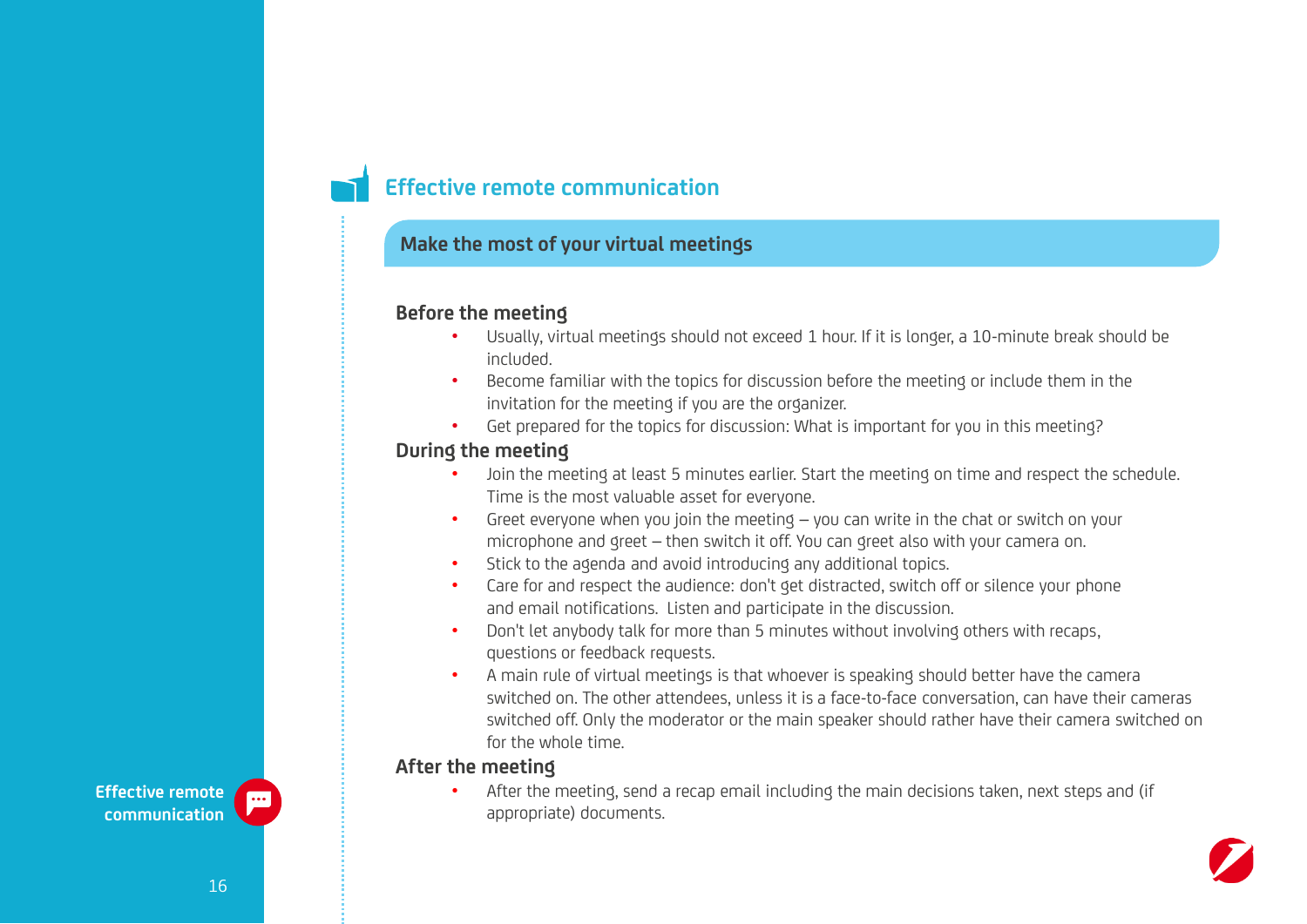#### **9 invaluable tips on how to look good in virtual meetings**

*Even if it seems superfluous to you as a topic, a person's appearance has much more impact than we imagine. The neater and more professional you look, the better your messages will be perceived by the audience and it all happens subconsciously. Thus you will be able to literally "sell" your ideas better.* 

#### **1. Appearances "sell"**

Get ready – appearances sell; choose an outfit that is neat, it doesn't have to be the most formal one. Light make-up is suitable for the ladies.

#### **2. Create a feeling about your company even online.**

• Put a distinctive sign of the company - it is suitable for both outdoor and indoor meetings. When they are in our office or use our digital channels, our customers and partners, and we ourselves get a perception of UniCredit through the colors, logos, office design, etc. At home, we can achieve this during a virtual meeting for example by putting a badge with the logo on our lapel or drinking coffee from a branded cup. We can also put a notebook branded with the logo or something else on the shelf behind us. If the platform allows it, we can set a corporate virtual background. By doing so, we will not be showing what is around us at home.

#### **3. Camera at eye level**

• Set the camera at eye level – if it is lower, you create the impression that you are talking "from above" and the angle of the video usually does not show your best look. In order to achieve the effect of "camera at eye level", just lift up the laptop with a few books under it.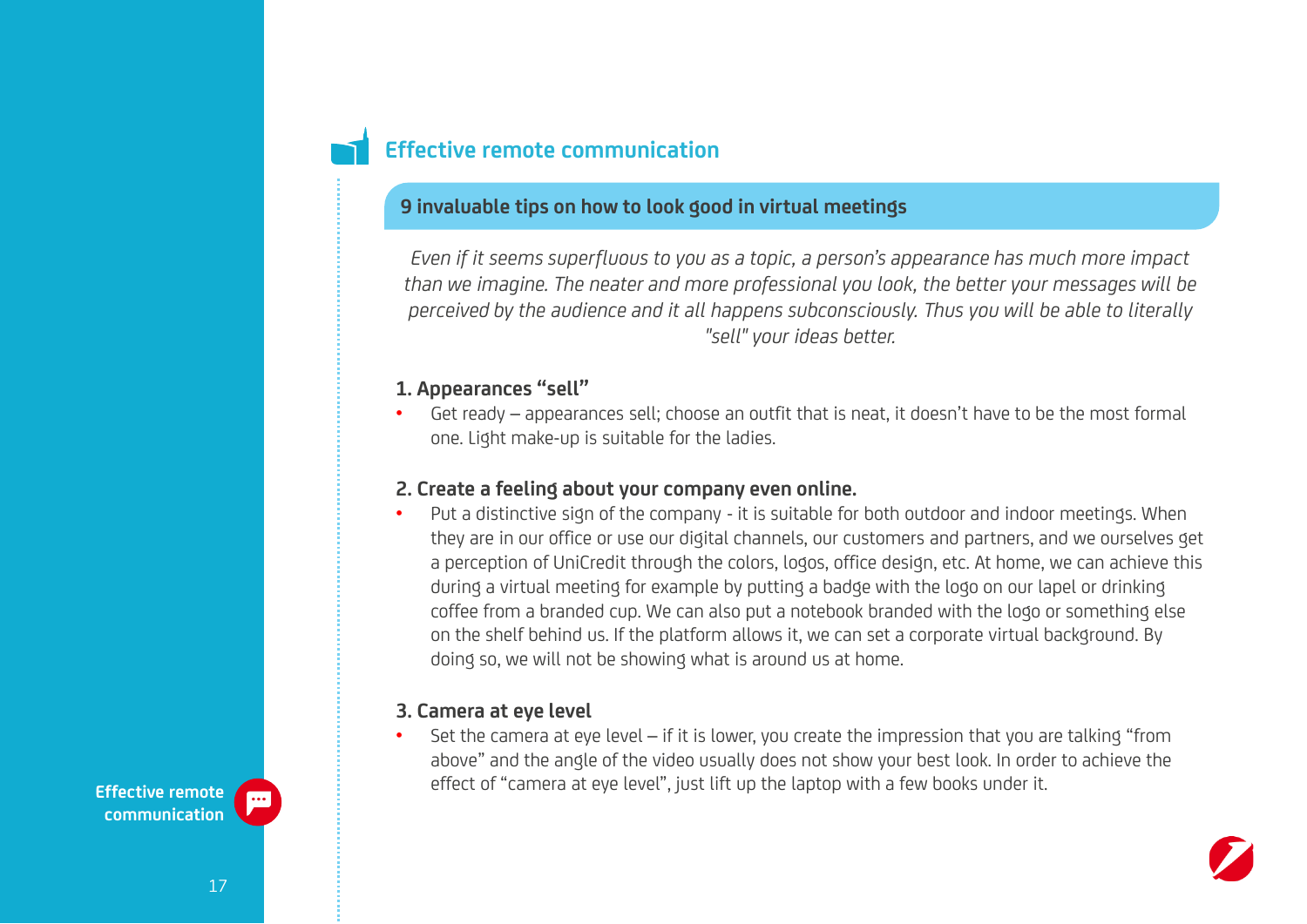#### **9 invaluable tips on how to look good in virtual meetings**

#### **4. It is the light that matters the most**

• You do not need professional lighting to look impeccable. For the best effect, face the window directly. Any other configuration – light coming from behind or from one side, causes shadows on the face. You can compensate the lack of good light by placing a desk lamp behind the computer and focusing it on you.

#### **5. During a virtual meeting and a presentation – stay minimum at an arm's length from the camera**

• Usually, when we work on a computer, we are too close to the camera. During a virtual meeting, be minimum at an arm's length from the camera so that people can see more of you and your gestures. In this way you will not be able to type on the keyboard. However, you are attending the meeting not to work on your computer or check your emails in the meantime, but to participate, contribute and accomplish your goals. Isn't that so?

#### **6. The most difficult thing is to look at the camera and not at yourself**

• In virtual meetings, when our camera is on, we are naturally drawn to look at our image. For the other people to see that you are looking them in the eyes, avoid looking at yourself and instead look at the camera only – the small circle at the top part of the laptop.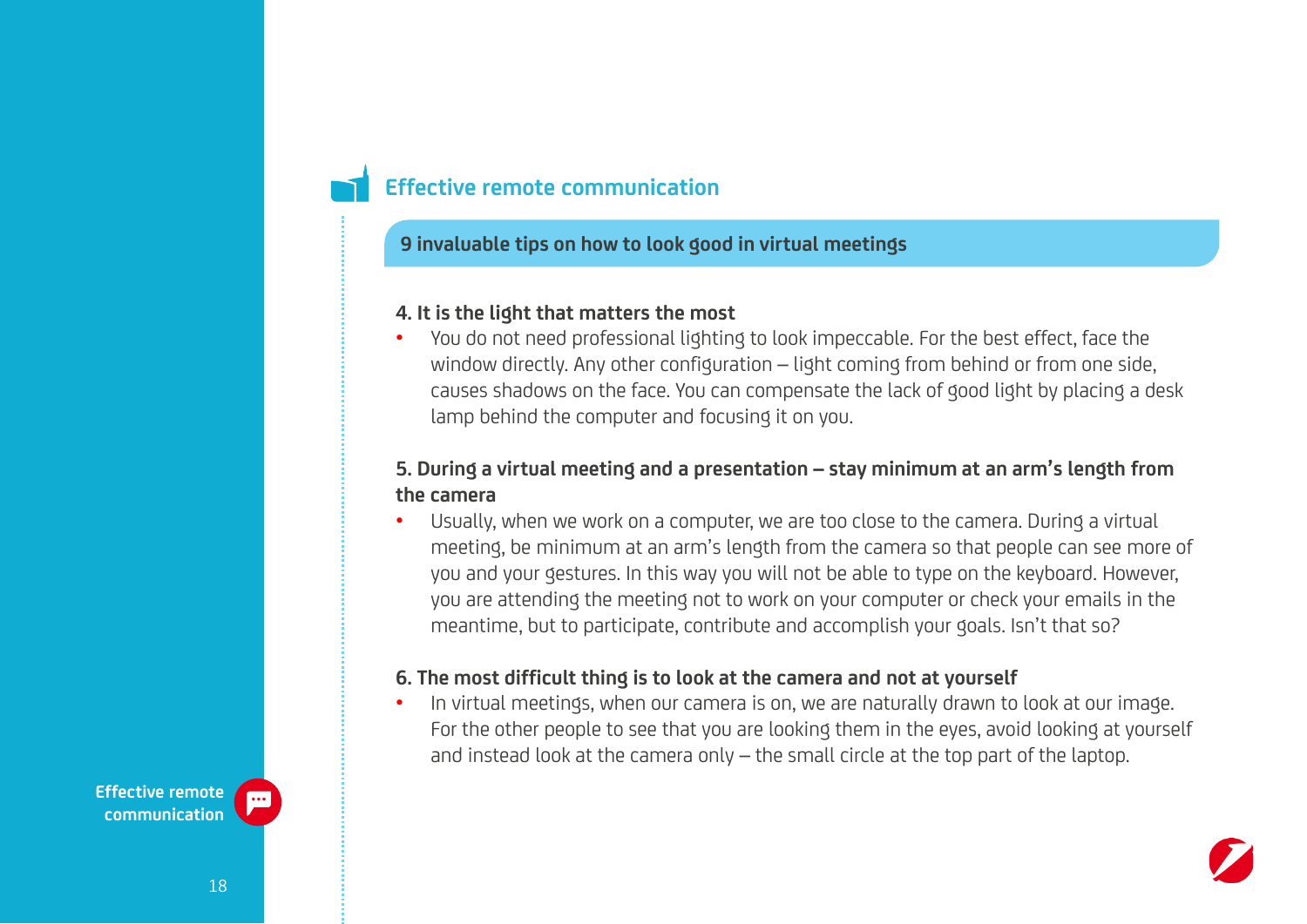#### **9 invaluable tips on how to look good in virtual meetings**

#### **7. Background is important**

• What is behind or around you during a virtual meeting also matters. People perceive with their eyes. A messy room, pots in the sink, an untidy bed in the background subconsciously have an impact on the interlocutor. It is quite modern to have bookshelves behind you, but remember not to be too close to them – people would be reading the book titles instead of listening to you. There should be at least one or two meters distance between you and the wall behind you. If people see you and a wall that is too close behind you, this creates a perception of a small and claustrophobic space. The space that is behind you should be airy enough and tidy. You can place a sign or a symbol of the company that you represent, and still it is most convenient to have a virtual corporate background.

#### **8. A posture of a TV presenter**

• Always remember to sit straight when attending virtual meetings. If you imagine that the screen is divided into three parts, your head has to be in the middle of the second and the top third part. This is the best aspect and you will look like a TV presenter.

#### **9. Strong and confident voice**

• In live meetings, your appearance, gestures and voice have the greatest impact. And words come after. This applies for virtual meetings, too. A clear and confident voice is a great advantage and adds intensity in delivering messages.

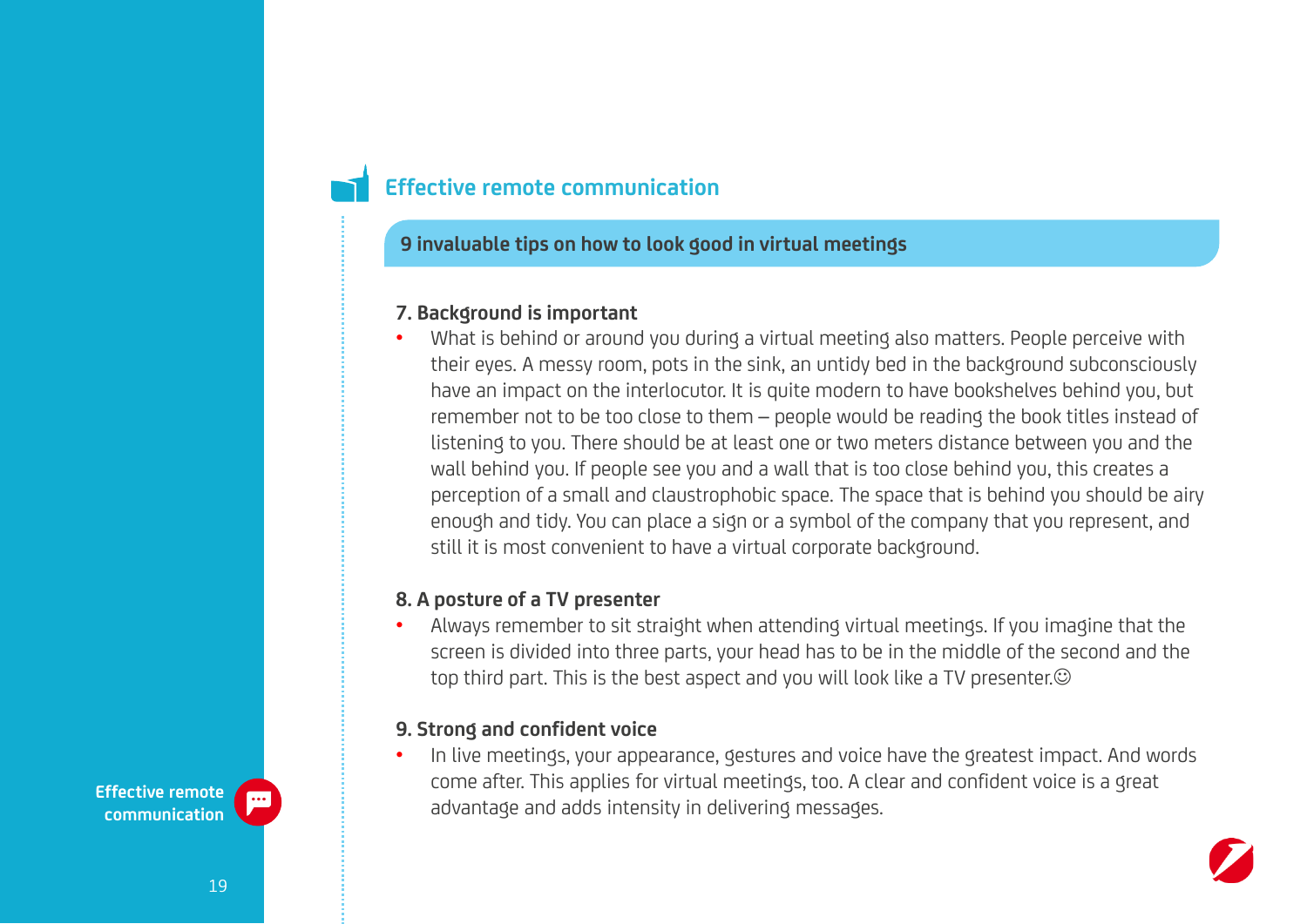

**Astronauts' advice on remote working**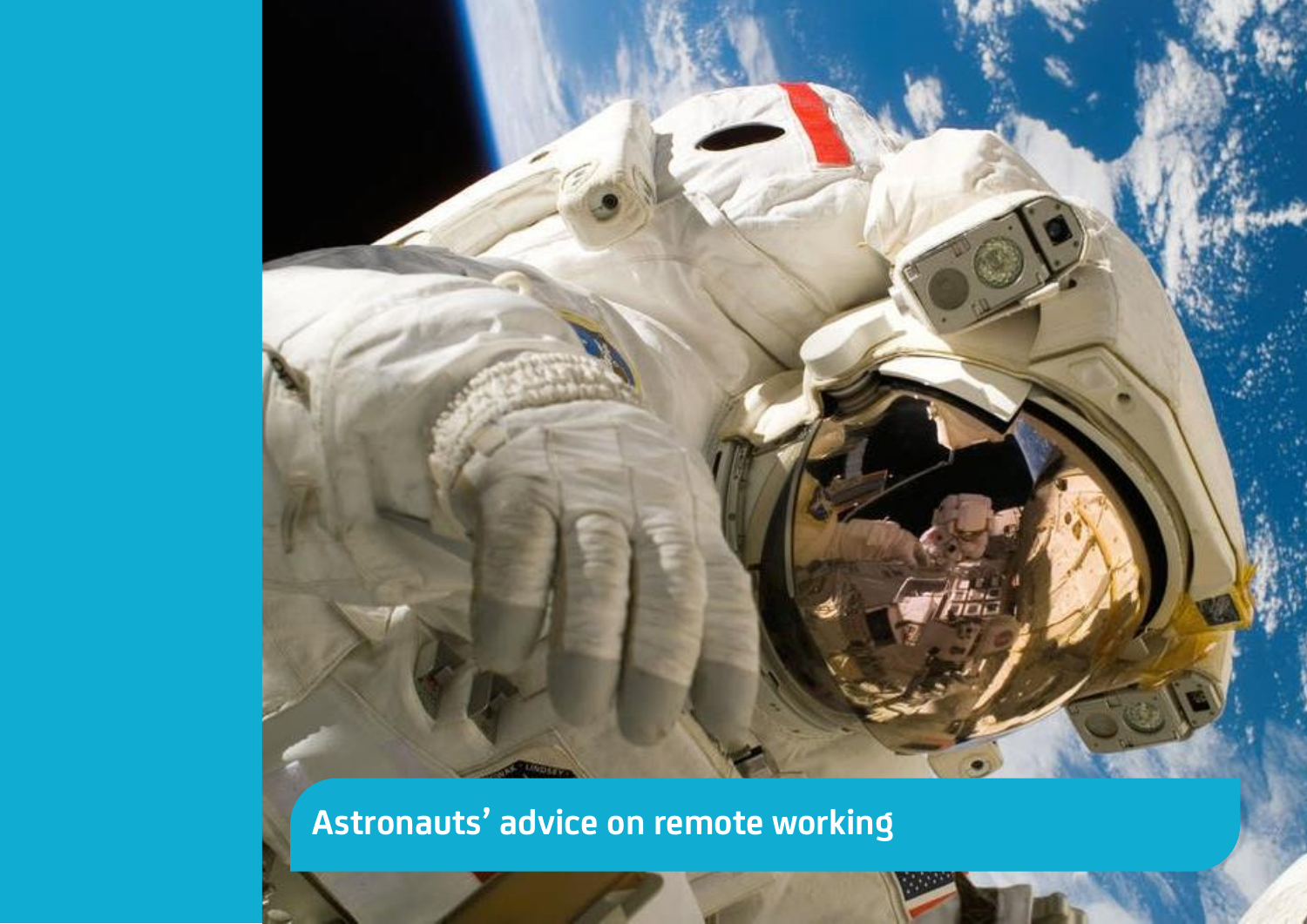## **Astronauts' advice on remote working**

*Scot Kelly, a NASA astronaut, spent a whole year at the International Space Station. Practically, Kelly worked from home during that year. The New York Times invited him to share how one can achieve a work-life balance when you live at your workplace. Here is what he recommends.*

#### **Follow a routine**

• The astronauts' programme is strictly divided into hours - from waking up until the end of the day. Establishing a routine helps with the sense of control and is especially useful in times of external uncertainty and dynamic change.

#### **Work hard but don't overload**

• Work is a marathon and not a sprint. It is important to take breaks and to plan what you will do during those breaks. At the International Space Station, they used to have special evenings when they would watch TV series for hours and eating space snacks.

#### **Take a walk**

• One of the things Kelly says he missed the most was the easy opportunity on the Earth to break away from everything for a few minutes by simply going out for a walk. Fifteen minutes in the fresh air improves concentration and productivity.

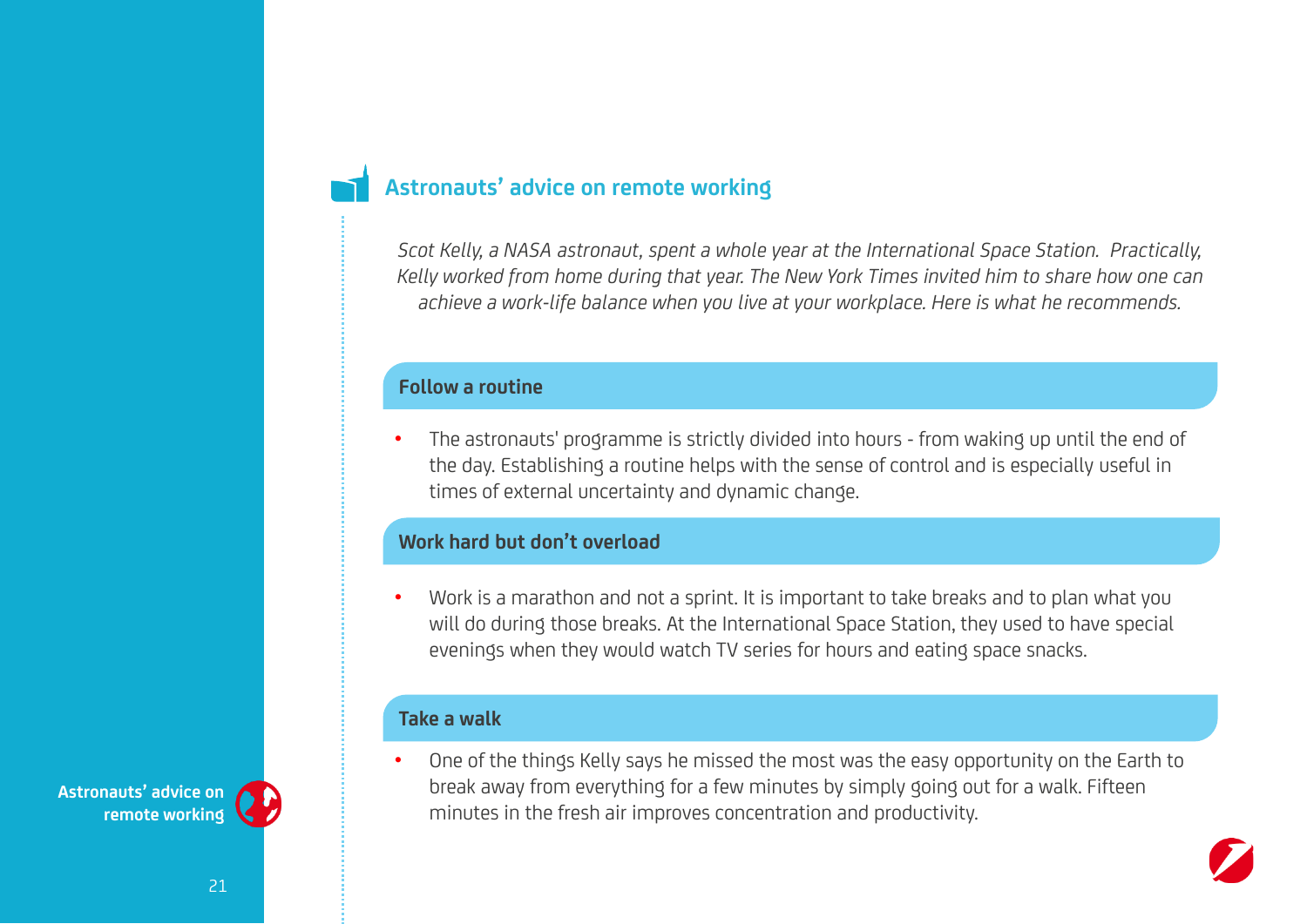## **Astronauts' advice on remote working**

#### **Find a hobby**

• In the conditions of working from home, one must have something to do with pleasure actively and outside work. Watching TV does not count, but reading books or any hobbies with which one creates something new with one's hands or mind are welcome.

#### **Keep a diary**

• NASA has done a lot of research on the effects of isolation, of situations of uncertainty. Keeping a journal is a proven way to relieve stress.

#### **Keep in touch with your loved ones**

• Studies have shown that keeping in touch with loved ones has an amazingly good effect on the immune system. Connect with relatives and friends you haven't heard from in a long time.

#### **Listen to what the experts say**

• In situations of uncertainty, rumors are born and conspiracy theories are created. This is part of human nature. In order not to give in to them, listen to the experts, always check your sources of information.

**Do not forget: We are all connected, even when we think we are alone**

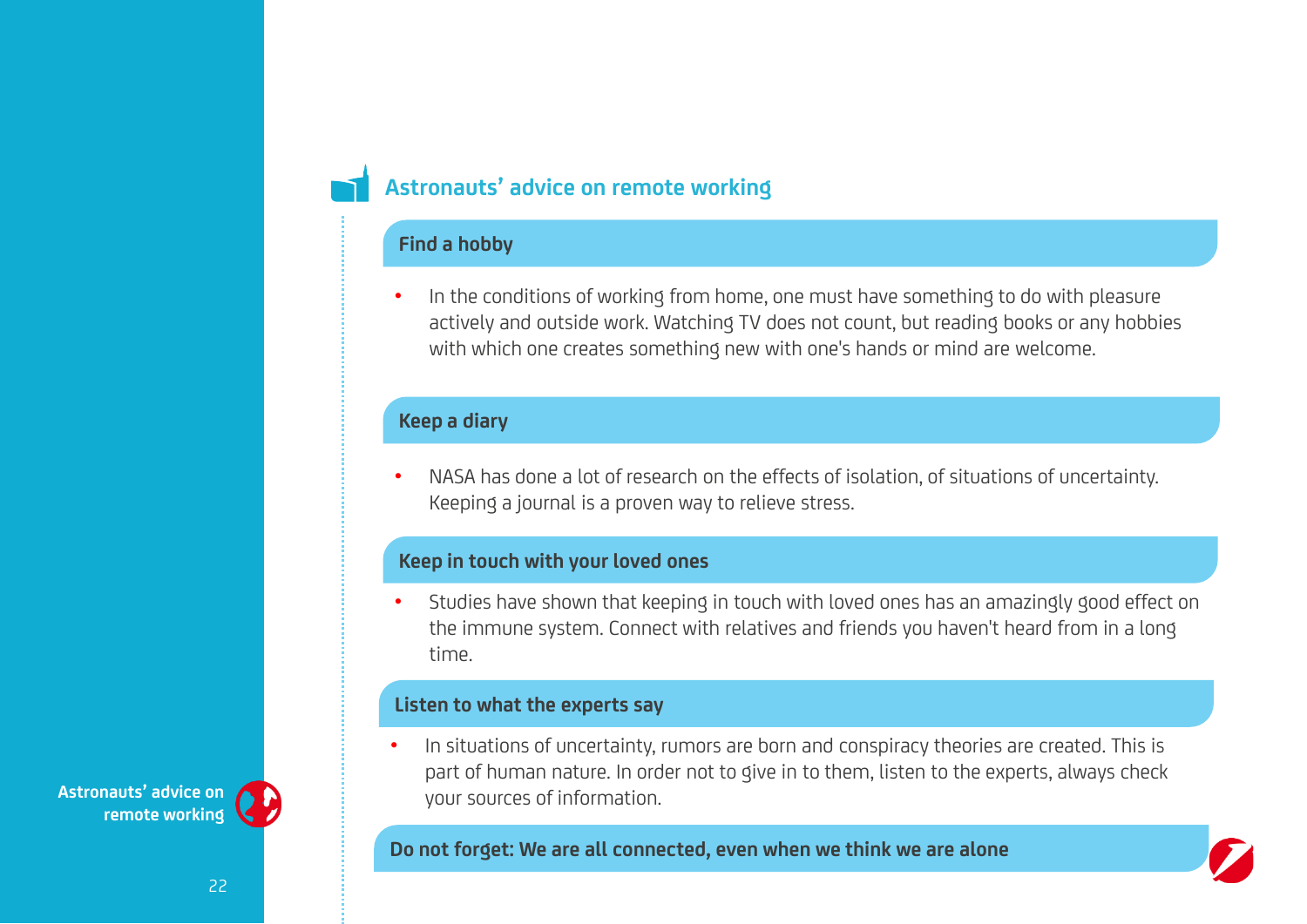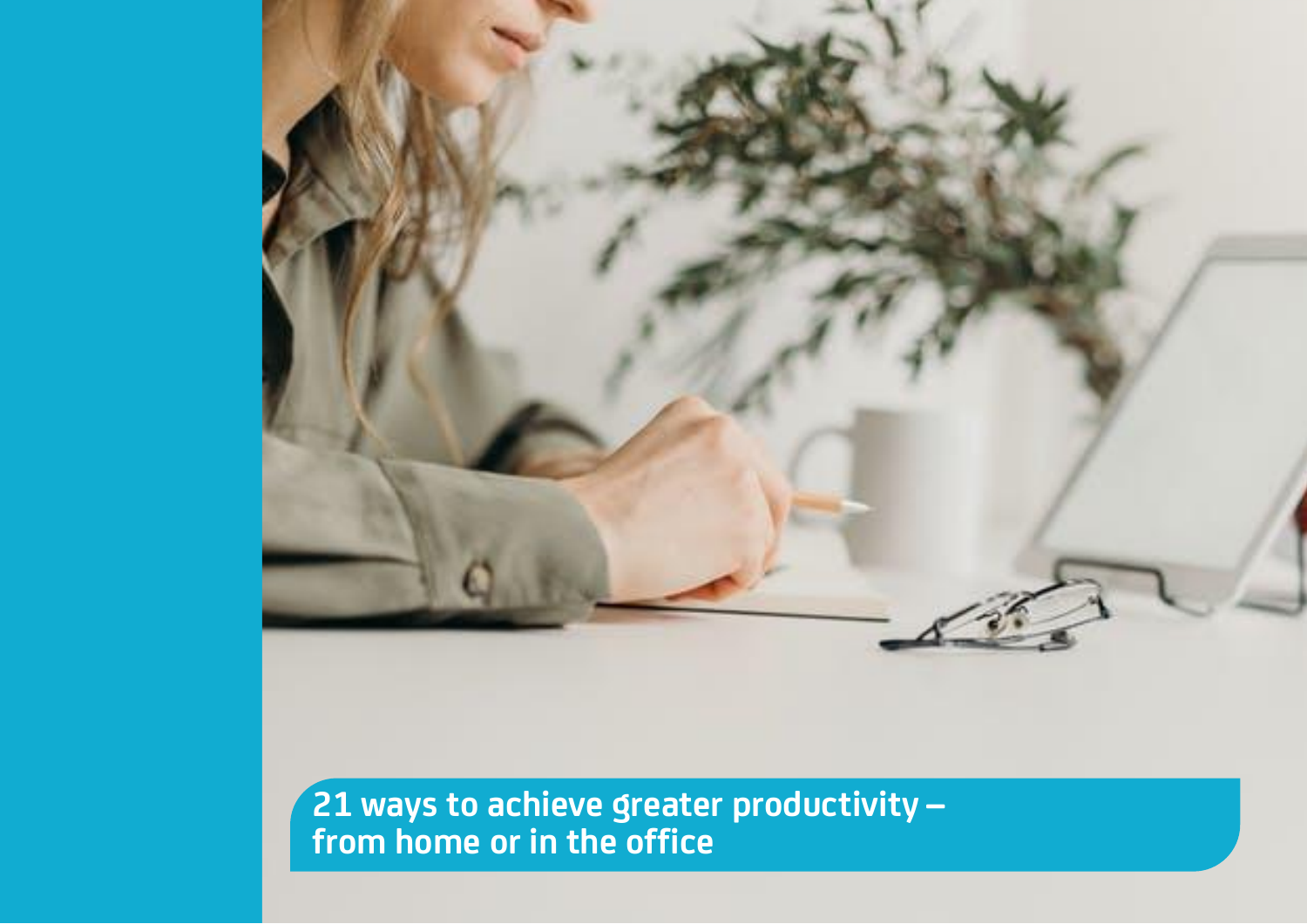#### **Make a plan for the day**

- At the end of the previous day, write down your tasks for the next day, or at least for the first half of it. In this way you will have clarity about your goals, but you will remain flexible to look at new topics that will inevitably emerge during the day. Keep a list of tasks on paper or on electronic media - as you prefer. This way of working will help you not only to be organized, but also to be able to easily see or share with your boss and colleagues at the end of the week how much you have progressed.
- For every minute spent in planning tasks, you save several minutes from their execution. The most popular task scheduling methods do not recommend writing more than 6 tasks per day. Start with the most important one.

#### **Write down instead of remembering**

• Even if you are a genius, there is no way to remember everything that happens to you during the day. Meetings, post-meeting tasks, phone calls, commitments - personal and professional ones - the best performers do not try to remember such things. They just write it down and free their minds for more creative things, rather than administration.

#### **Use your active hours during the day**

• Some people are owls, others are larks. Do not go against your nature. If your work allows for it, do the most important tasks at a time when you personally feel most fresh and energetic. The only restriction is to respect the right of clients, colleagues and partners to be available during normal working hours, unless we have agreed otherwise with our employer.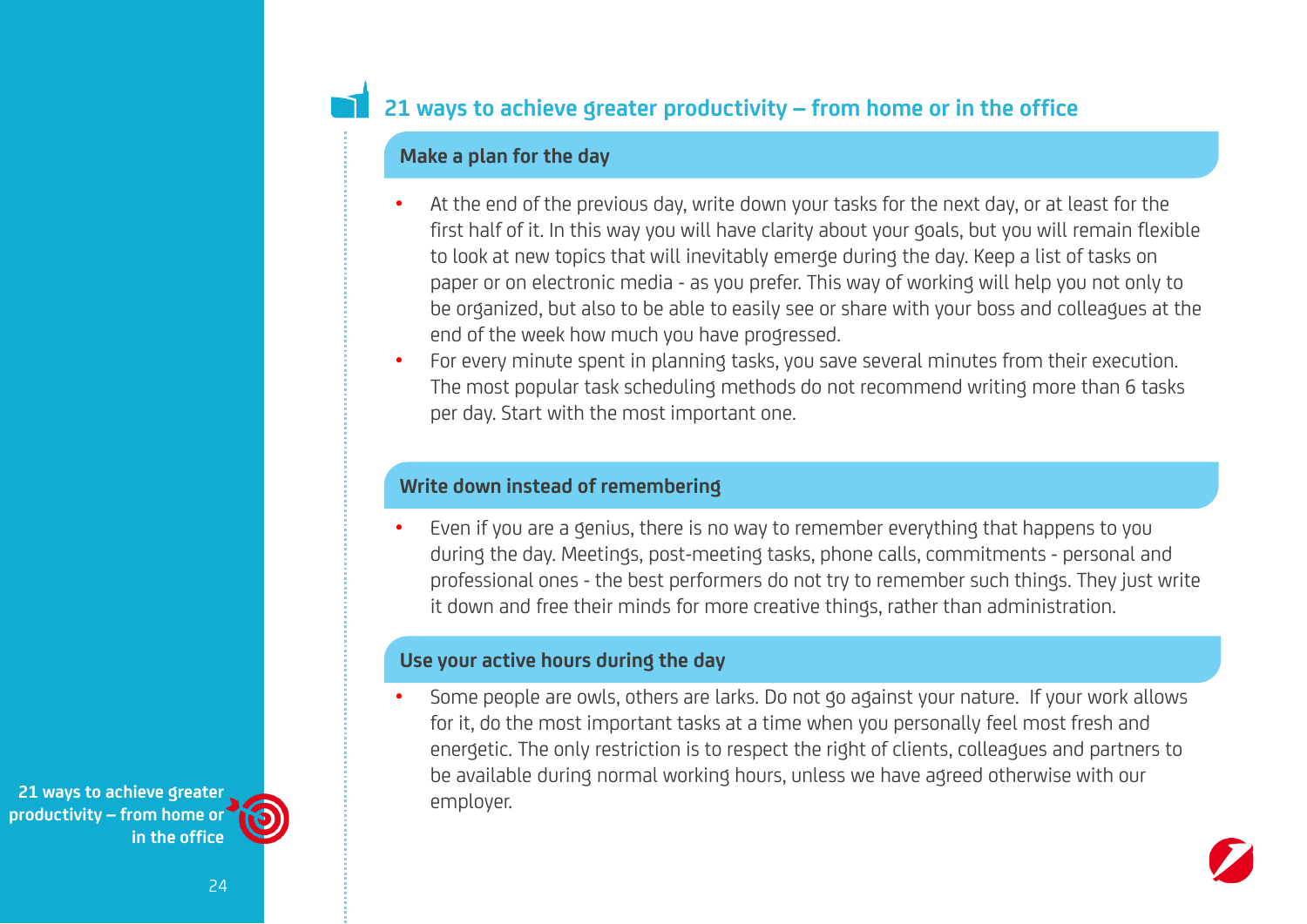#### **Schedule your work tasks during the day in blocks of time**

- Usually, working from home allows us to focus on important tasks for a longer period at a time and avoid distractions (of course, there are some distractions at home, too). For maximum productivity, set a time limit - between 30 and 90 minutes - in which to focus and finish writing the report, procedure, project, etc.
- Between two tasks that require full mind concentration, plan 5-10 minutes for a break between them.

#### **Use the Pomodoro technique to manage time**

• One of the most powerful techniques for achieving goals is the Pomodoro technique of Francesco Cirilo. Use a timer to count 25/30/40 minutes of intense work, followed by 5 minutes of rest. It is called the Pomodoro technique because Cirilo took the time with a kitchen timer in the shape of a tomato (pomodoro is Italian for tomato). You can use a phone, a watch or one of the many smartphone applications. Don't be distracted by emails, messages or conversations during the intense 25/30/40 minutes.

#### **Start with the most important or complex task - the method of eating the frog**

The first three tasks you wrote down the previous day are the most important ones. Start with number 1 at the very beginning. "*Things which matter most must never be at the mercy of things which matter leas*t.", Goethe said. As Mark Twain once said: "*If it's your job to eat a frog, it's best to do it first thing in the morning*. *And if it's your job to eat two frogs, it's best to eat the bigger one first*." The frog is that one thing you have on your to-do list that you have absolutely no motivation to do and that you're most likely to procrastinate on. Eating the frog means to just do it, otherwise the frog will eat you, meaning that you'll end up procrastinating it the whole day.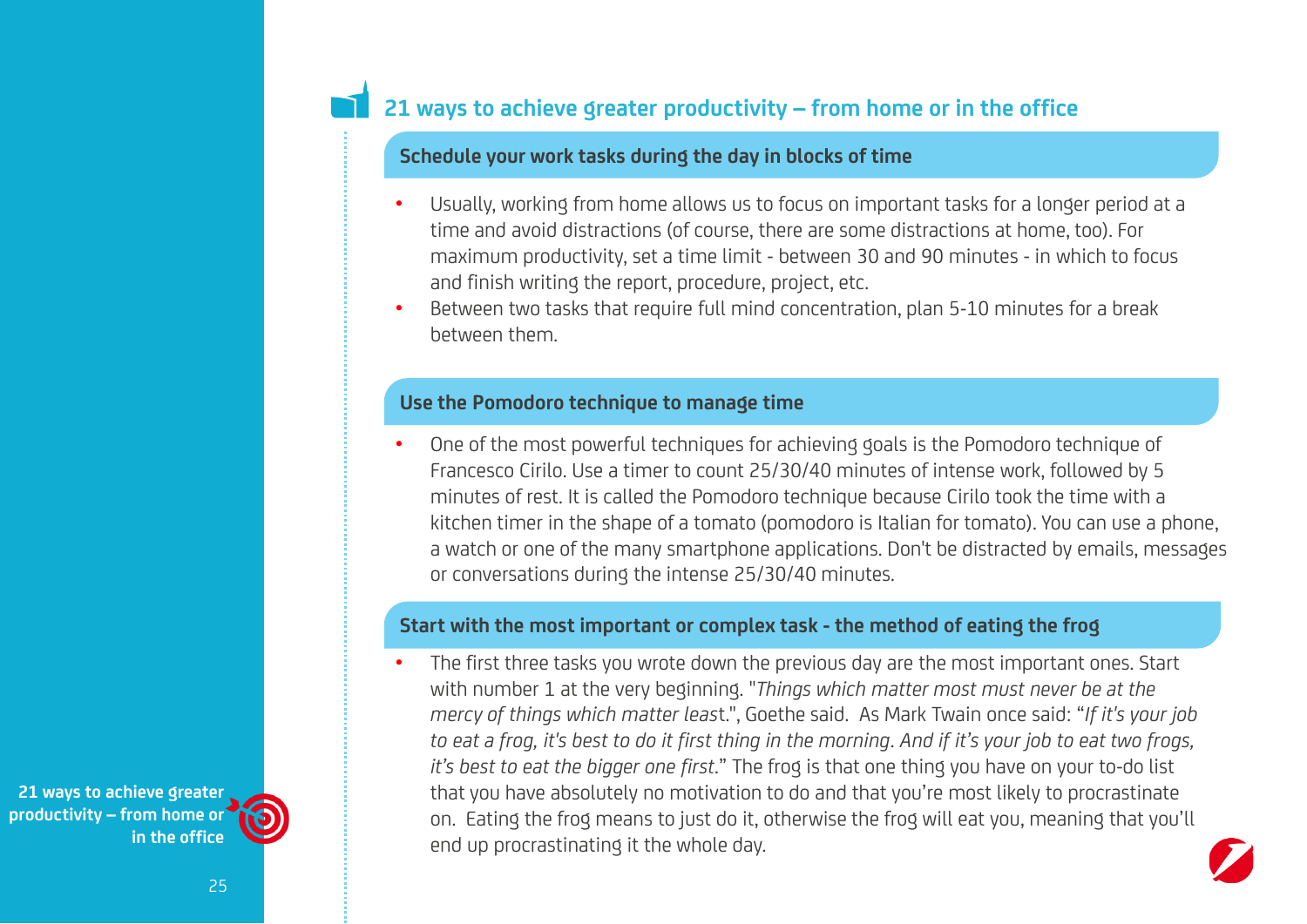#### **Work rather on important than urgent tasks**

• You've probably heard of the task matrix. There are four types of tasks depending on how urgent and how important they are: 1) important and urgent; 2) important and not urgent; 3) not important and urgent; 4) not important and not urgent. One works most productively and calmly on important but not urgent tasks. Try to limit 1) and 3) to a minimum by planning your time better. Thus, you will have to "put out fires" less often. Avoid reading newly arrived emails or messages while working on important tasks, as this would distract you. According to research, if a person loses focus, it would take him/her 23 minutes to regain full focus on the important task.

#### **"Meeting" with the email**

• Don't make the mistake of looking at your email all the time unless it's your primary responsibility. Checking emails and replying can take place at times that you specify. You can even save time for this on your calendar as an appointment.

#### **The rule of 2-minute tasks - do them immediately**

• If something can be done within 2 minutes - a phone call, a reply to an email, filling out a form, etc. – do it immediately There is no point in remembering it, writing it down and leaving it for another time.

**21 ways to achieve greater productivity – from home or in the office**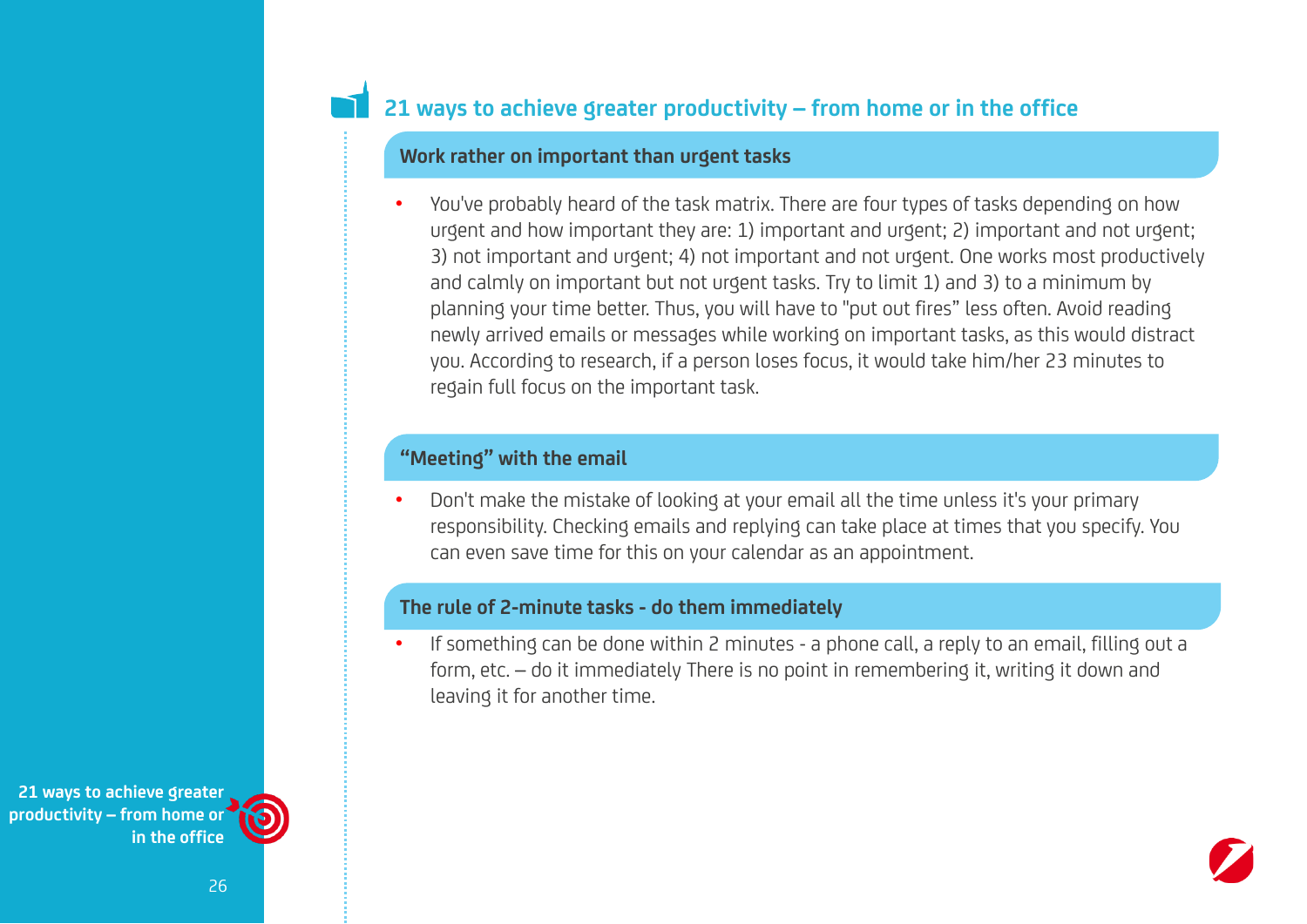#### **Plan less time for important tasks - Parkinson's law**

• "Work expands so as to fill the time available for its completion" - this is Parkinson's law. With it, when you know you have two weeks to send one report, you usually worry about how you will handle it for about two weeks, and finally you write the whole report in 2 hours. Although it may seem illogical at first glance - you should set for the important task which is ahead of you less time to complete it, give yourself peace of mind to work on it undisturbed and you will see that with more energy and focus, you will finish it faster and you will be relieved.

#### **Learn to delegate**

• Delegation is not a transfer of tasks that you do not want to deal with. Delegation allows other people to acquire skills that you already have, and you - to focus on other important things. Delegation follows the following rule - if the task is done well, the praise (publicly) is for the one who did it, if the task is not done well - the public responsibility is assumed by the person who has delegated.

#### **The 5-minute rule – just start**

• You have an important and complex task that you are unwilling to start working on. Instead of procrastinating, tell yourself that you will spend only 5 minutes on it. It often turns out that once we start, these 5 minutes last longer and we manage to get the job done.

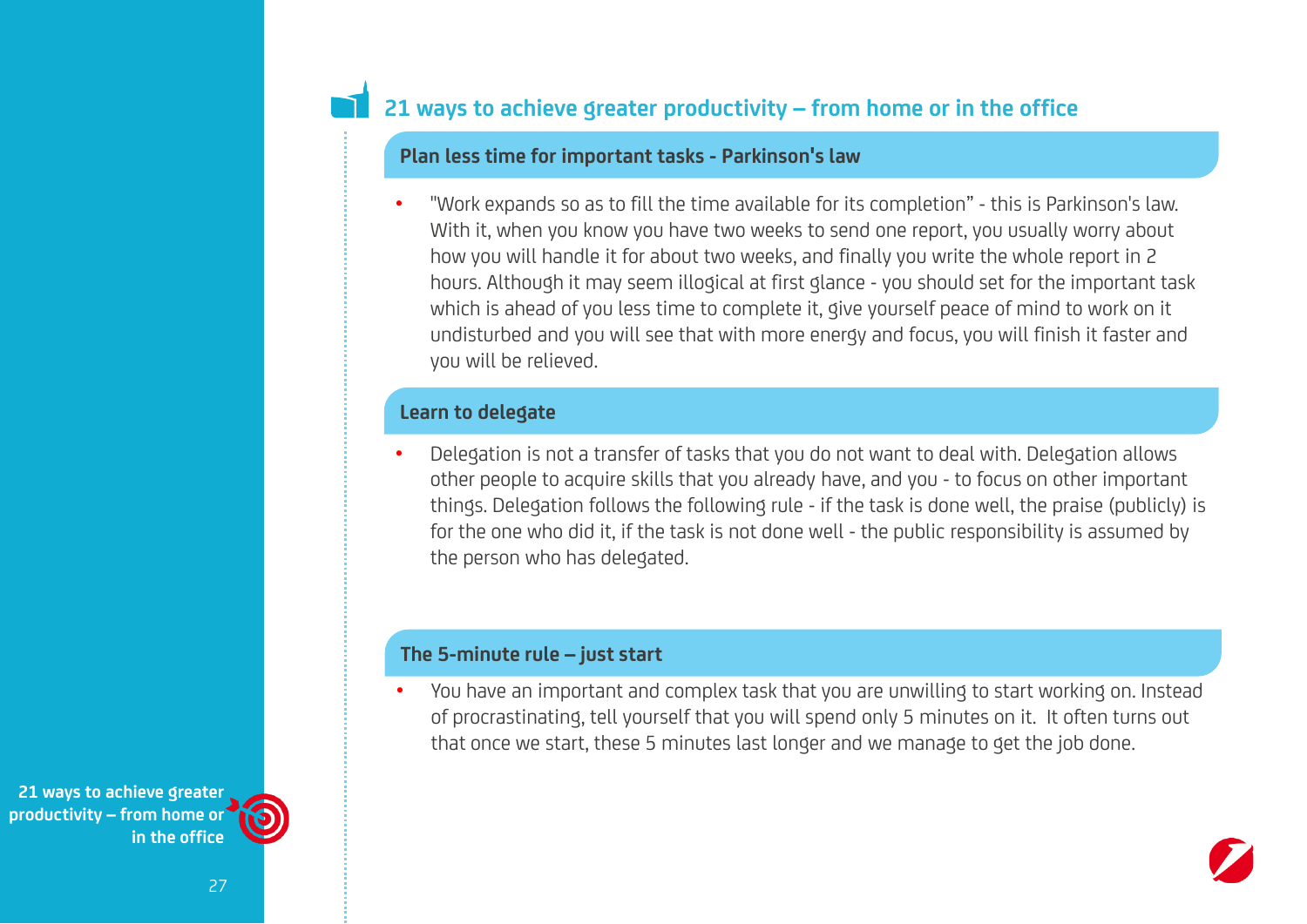#### **Turn off the notifications**

• Email and social media notifications should be turned off on the computer and phone so as not to distract us during the day – when we want to give all our attention to the customers, colleagues or other important priority, depending on our work.

#### **Plan some time for news**

• It is important to be up to date with the news, but it is counterproductive to look at the phone 24 hours a day. Plan some time when you will learn the news of the day. The rest of the time, concentrate calmly in order to do more in less time.

#### **Use the "touch once" principle**

If you "touch" something that can be done quickly, just do it and move on.

#### **Don't be a perfectionist**

• In most cases, something which is done at 80% is better than something which is 100% not done on time. It is important to know what your priorities are, for which it is worth being a perfectionist and there are no compromises compared with other things that can only be done "well enough". Do your best, within a reasonable amount of time, then just start with the next task.

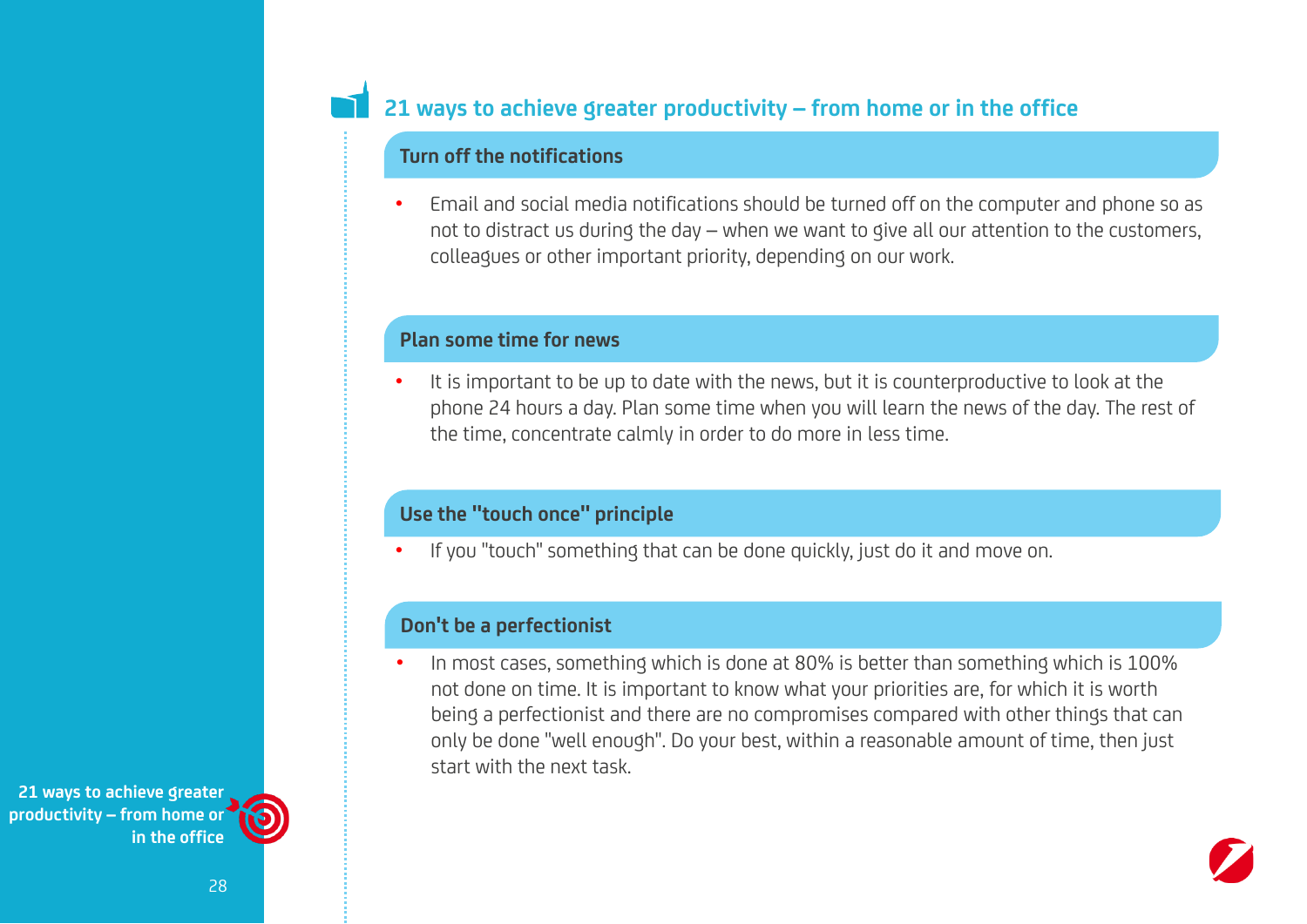#### **Focus on the important things - 80/20 Pareto principle**

• It states that for many outcomes roughly 80% of the consequences come from 20% of the causes (the "vital few"). So it is important to concentrate on the right 20%. Usually people know what their priorities are, but delaying, procrastination, not knowing how or other worries prevent them from dealing with them.

#### **Ask for help**

• If you experience serious difficulties with a task, if you do not have enough information or you do not understand - just ask for help. You will most probably get it.

#### **Keep a list of completed tasks**

• You have a list of what you need to do. From time to time, you cross out what has been completed there. But our days usually are not just black and white. New tasks, new solutions appear. In the course of the day, keep a list of what you've done. In this way you will get even greater satisfaction when you look at it at the end of the working day.

#### **Spend some time away from the computer**

• Every 40-45 minutes, leave the computer and get some movement. Short series of exercise, a brisk walk or reading a book will help you relax and increase your level of concentration afterwards.

#### **Plan the unexpected**

• No matter how well organized we are, we must always keep in mind that unexpected things happen every day. Therefore, at least 1/3 of our time during the day should usually be available for unexpected moments, experts advise.